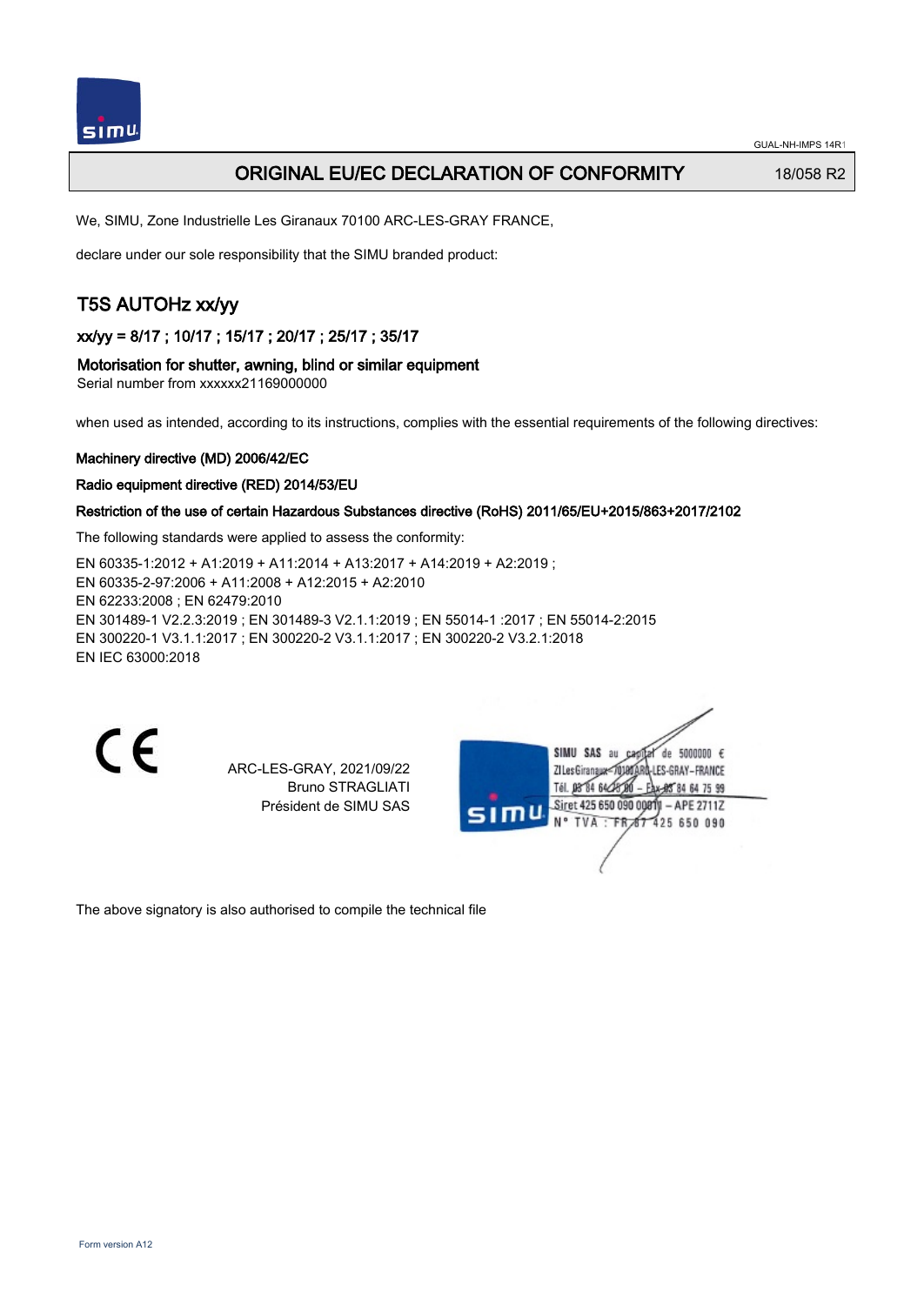

## ORIGINAL EU/EC DECLARATION OF CONFORMITY DECLARATION EU/CE DE CONFORMITE ORIGINALE

18/058 R2

We, SIMU, Zone Industrielle Les Giranaux 70100 ARC-LES-GRAY FRANCE, Nous,

declare under our sole responsibility that the SIMU branded product: declarons sous notre seule responsabilité que le produit de marque SIMU

# T5S AUTOHz xx/yy

## xx/yy = 8/17 ; 10/17 ; 15/17 ; 20/17 ; 25/17 ; 35/17

## Motorisation for shutter, awning, blind or similar equipment

Motorisation de volet, store, rideau ou équipement similaire

Serial number from xxxxxx21169000000 Numéro de série à partir de

when used as intended, according to its instructions, complies with the essential requirements of the following directives: utilisé, selon l'usage prévu, comme décrit dans son manuel d'utilisation, est conforme aux exigences essentielles des directives suivantes

### Machinery directive (MD) 2006/42/EC

Directive Machine 2006/42/EC

## Radio equipment directive (RED) 2014/53/EU

Directive sur les équipements radio 2014/53/EU

## Restriction of the use of certain Hazardous Substances directive (RoHS) 2011/65/EU+2015/863+2017/2102

Directive RoHS 2011/65/EU+2015/863+2017/2102

The following standards were applied to assess the conformity: Les normes de référence suivantes ont été appliquées pour évaluer la conformité

EN 60335‑1:2012 + A1:2019 + A11:2014 + A13:2017 + A14:2019 + A2:2019 ; EN 60335‑2‑97:2006 + A11:2008 + A12:2015 + A2:2010 EN 62233:2008 ; EN 62479:2010 EN 301489‑1 V2.2.3:2019 ; EN 301489‑3 V2.1.1:2019 ; EN 55014‑1 :2017 ; EN 55014‑2:2015 EN 300220‑1 V3.1.1:2017 ; EN 300220‑2 V3.1.1:2017 ; EN 300220‑2 V3.2.1:2018 EN IEC 63000:2018

 $\epsilon$ 

ARC-LES-GRAY, 2021/09/22 Bruno STRAGLIATI Président de SIMU SAS



The above signatory is also authorised to compile the technical file

La personne signataire ci-dessus est aussi celle autorisée à constituer le dossier technique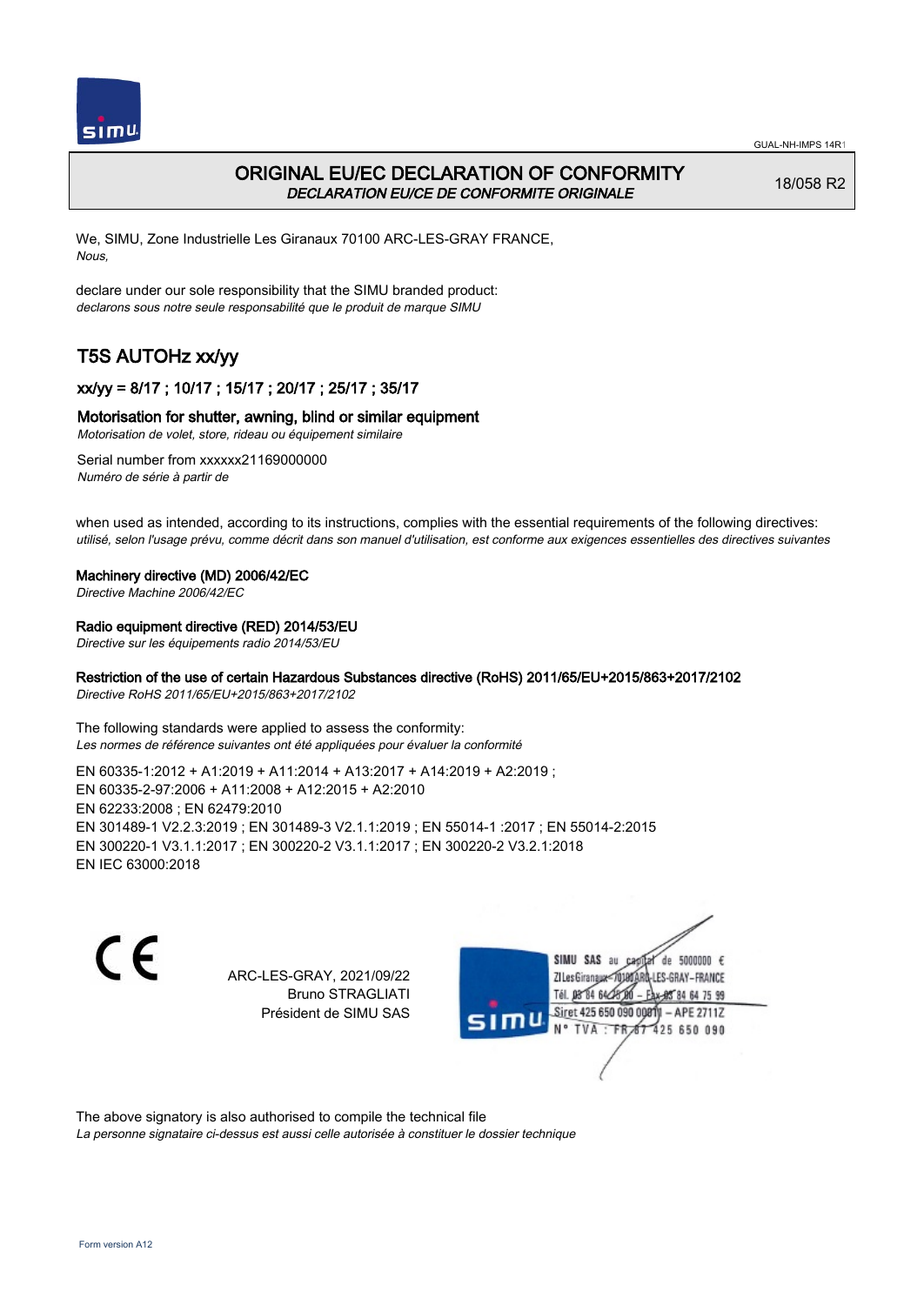

## ORIGINAL EU/EC DECLARATION OF CONFORMITY ORIGINAL EU/EG-KONFORMITÄTSERKLÄRUNG

18/058 R2

We, SIMU, Zone Industrielle Les Giranaux 70100 ARC-LES-GRAY FRANCE, Wir,

declare under our sole responsibility that the SIMU branded product: erklären unter unserer alleinigen Verantwortung, dass das mit der Marke SIMU versehene Produkt

# T5S AUTOHz xx/yy

## xx/yy = 8/17 ; 10/17 ; 15/17 ; 20/17 ; 25/17 ; 35/17

## Motorisation for shutter, awning, blind or similar equipment

Motorisierung für Abschlüsse or ähnliche Ausrüstung

Serial number from xxxxxx21169000000 Seriennummer ab

when used as intended, according to its instructions, complies with the essential requirements of the following directives: den einschlägigen Bestimmungen der folgenden Richtlinien entspricht, wenn es nach den Anweisungen des Herstellers bestimmungsgemäß verwendet wird

## Machinery directive (MD) 2006/42/EC

Maschinenrichtlinie 2006/42/EC

## Radio equipment directive (RED) 2014/53/EU

Funkanlagen-Richtlinie 2014/53/EU

## Restriction of the use of certain Hazardous Substances directive (RoHS) 2011/65/EU+2015/863+2017/2102

RoHS-Richtlinie 2011/65/EU+2015/863+2017/2102

The following standards were applied to assess the conformity: Die Konformität wird durch die Einhaltung folgender Normen nachgewiesen

EN 60335‑1:2012 + A1:2019 + A11:2014 + A13:2017 + A14:2019 + A2:2019 ; EN 60335‑2‑97:2006 + A11:2008 + A12:2015 + A2:2010 EN 62233:2008 ; EN 62479:2010 EN 301489‑1 V2.2.3:2019 ; EN 301489‑3 V2.1.1:2019 ; EN 55014‑1 :2017 ; EN 55014‑2:2015 EN 300220‑1 V3.1.1:2017 ; EN 300220‑2 V3.1.1:2017 ; EN 300220‑2 V3.2.1:2018 EN IEC 63000:2018

C E

ARC-LES-GRAY, 2021/09/22 Bruno STRAGLIATI Président de SIMU SAS

SIMU SAS au de 5000000  $\epsilon$ ZI Les Giranaux-70180 LES-GRAY-FRANCE Tél. 08 84 64 24 64 75 99 Siret 425 650 090 0001) - APE 2711Z 425 650 090 **TVA:FR** 

The above signatory is also authorised to compile the technical file

Die oben genannte Person ist auch bevollmächtigt, die relevanten technischen Unterlagen zusammenzustellen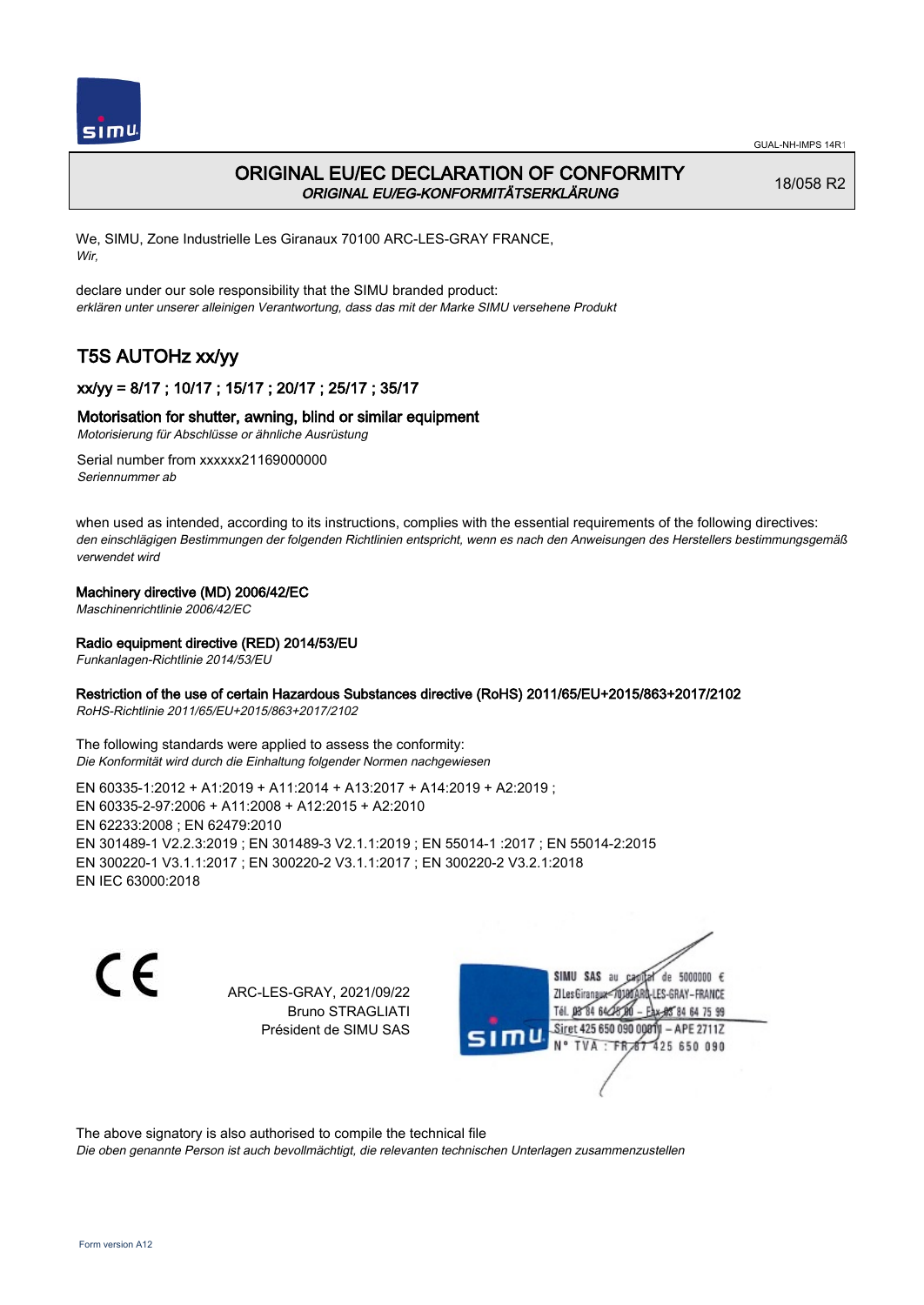



## ORIGINAL EU/EC DECLARATION OF CONFORMITY DECLARACIÓN UE/CE DE CONFORMIDAD ORIGINAL

18/058 R2

We, SIMU, Zone Industrielle Les Giranaux 70100 ARC-LES-GRAY FRANCE, Nosotros,

declare under our sole responsibility that the SIMU branded product: declaramos bajo nuestra única responsabilidad, que los productos de la marca SIMU

# T5S AUTOHz xx/yy

## xx/yy = 8/17 ; 10/17 ; 15/17 ; 20/17 ; 25/17 ; 35/17

## Motorisation for shutter, awning, blind or similar equipment

Motorización de persiana, toldo, cortina o equipos similares

Serial number from xxxxxx21169000000 número de serie a partir de

when used as intended, according to its instructions, complies with the essential requirements of the following directives: cuando se utilizan según el uso previsto, de conformidad con sus instrucciones, cumplen con los requisitos esenciales de las siguientes directivas

## Machinery directive (MD) 2006/42/EC

Directiva "Máquinas" 2006/42/EC

## Radio equipment directive (RED) 2014/53/EU

Directiva equipos radioeléctricos 2014/53/EU

## Restriction of the use of certain Hazardous Substances directive (RoHS) 2011/65/EU+2015/863+2017/2102

Directiva RoHS 2011/65/EU+2015/863+2017/2102

The following standards were applied to assess the conformity: Las siguientes normas de referencia han sido aplicadas para evaluar la conformidad

EN 60335‑1:2012 + A1:2019 + A11:2014 + A13:2017 + A14:2019 + A2:2019 ; EN 60335‑2‑97:2006 + A11:2008 + A12:2015 + A2:2010 EN 62233:2008 ; EN 62479:2010 EN 301489‑1 V2.2.3:2019 ; EN 301489‑3 V2.1.1:2019 ; EN 55014‑1 :2017 ; EN 55014‑2:2015 EN 300220‑1 V3.1.1:2017 ; EN 300220‑2 V3.1.1:2017 ; EN 300220‑2 V3.2.1:2018 EN IEC 63000:2018

C E

ARC-LES-GRAY, 2021/09/22 Bruno STRAGLIATI Président de SIMU SAS

SIMU SAS au de 5000000  $\epsilon$ ZI Les Giranaux</r0180 LES-GRAY-FRANCE Tél. 08 84 64 24 64 75 99 Siret 425 650 090 008TV - APE 2711Z 425 650 090 TVA: FR

The above signatory is also authorised to compile the technical file

el firmante, anteriormente mencionado tambien esta facultado para elaborar el expediente tecnico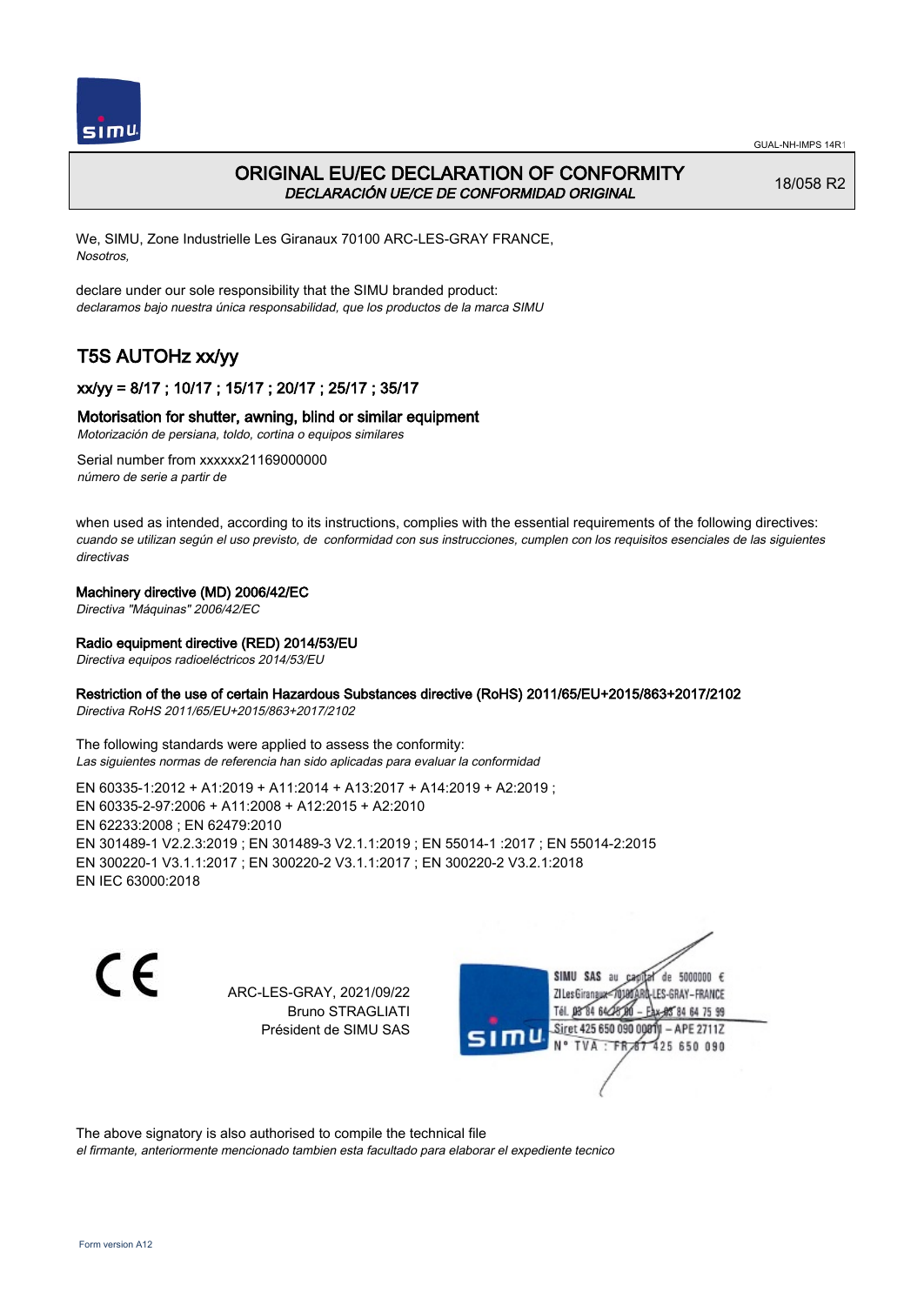

## ORIGINAL EU/EC DECLARATION OF CONFORMITY DICHIARAZIONE DI CONFORMITÀ UE/CE ORIGINALE

18/058 R2

We, SIMU, Zone Industrielle Les Giranaux 70100 ARC-LES-GRAY FRANCE, Noi,

declare under our sole responsibility that the SIMU branded product: dichiariamo sotto la nostra esclusiva responsabilità che l'appareccho di marca SIMU

# T5S AUTOHz xx/yy

## xx/yy = 8/17 ; 10/17 ; 15/17 ; 20/17 ; 25/17 ; 35/17

## Motorisation for shutter, awning, blind or similar equipment

Motorizzazione di tapparella, persiana, tenda o apparecchiatura similare

Serial number from xxxxxx21169000000 Numero di serie a partire da

when used as intended, according to its instructions, complies with the essential requirements of the following directives: se utilizzato secondo l'uso previsto, come descritto nel suo manuale d'istruzioni, è conforme ai requisiti essenziali delle seguenti Direttive

### Machinery directive (MD) 2006/42/EC

Direttiva Macchine 2006/42/EC

## Radio equipment directive (RED) 2014/53/EU

Direttiva apparecchiature radio 2014/53/EU

## Restriction of the use of certain Hazardous Substances directive (RoHS) 2011/65/EU+2015/863+2017/2102

Direttiva RoHS 2011/65/EU+2015/863+2017/2102

The following standards were applied to assess the conformity: I seguenti standard di riferimento sono stati applicati per ottenere la conformità

EN 60335‑1:2012 + A1:2019 + A11:2014 + A13:2017 + A14:2019 + A2:2019 ; EN 60335‑2‑97:2006 + A11:2008 + A12:2015 + A2:2010 EN 62233:2008 ; EN 62479:2010 EN 301489‑1 V2.2.3:2019 ; EN 301489‑3 V2.1.1:2019 ; EN 55014‑1 :2017 ; EN 55014‑2:2015 EN 300220‑1 V3.1.1:2017 ; EN 300220‑2 V3.1.1:2017 ; EN 300220‑2 V3.2.1:2018 EN IEC 63000:2018

 $\epsilon$ 

ARC-LES-GRAY, 2021/09/22 Bruno STRAGLIATI Président de SIMU SAS



The above signatory is also authorised to compile the technical file Il firmatario è inoltre autorizzato a costituire il fascicolo tecnico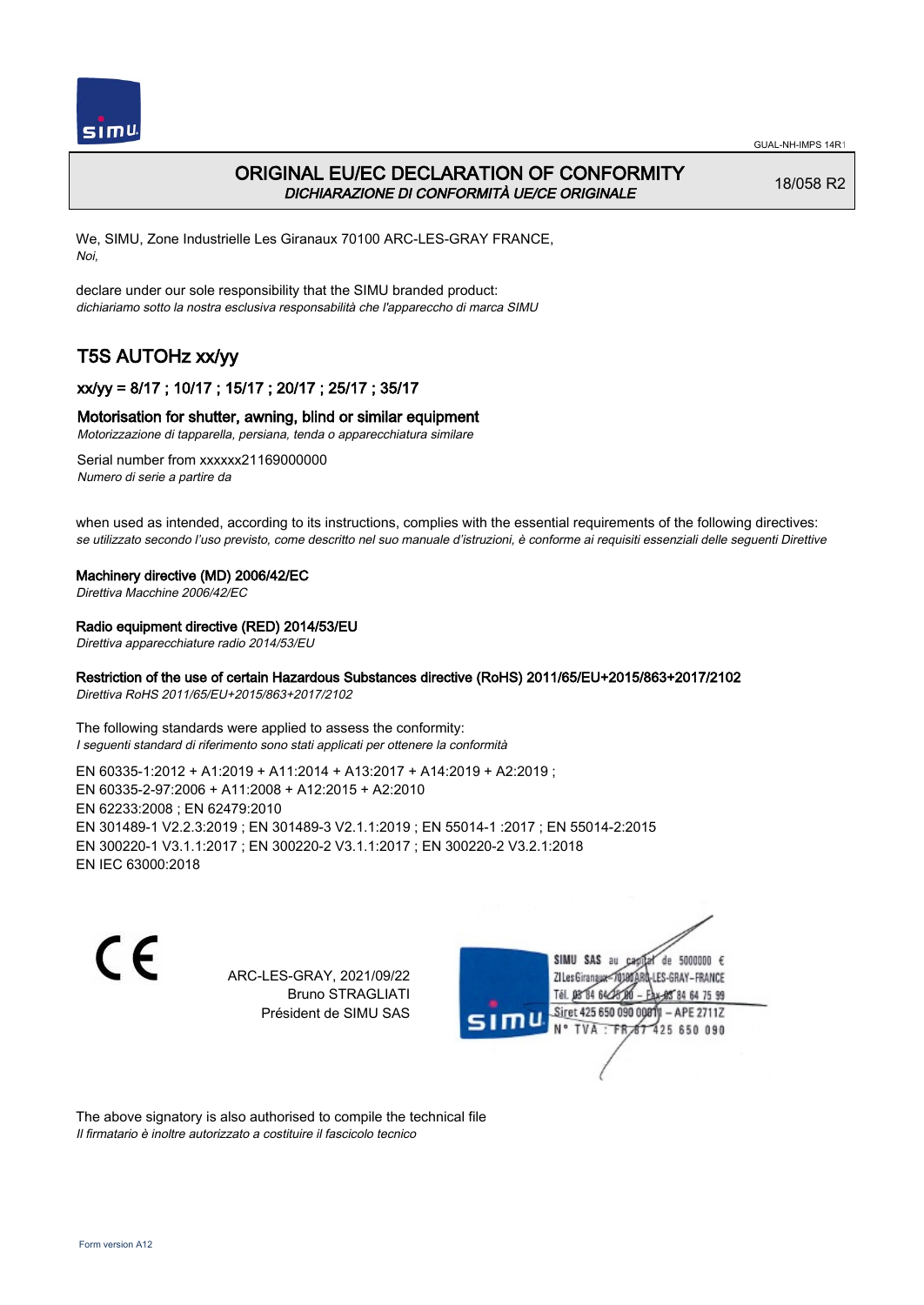



## ORIGINAL EU/EC DECLARATION OF CONFORMITY ОРИГИНАЛНА EU/EC ДЕКЛАРАЦИЯ ЗА СЪОТВЕТСТВИЕ

18/058 R2

We, SIMU, Zone Industrielle Les Giranaux 70100 ARC-LES-GRAY FRANCE, Ние,

declare under our sole responsibility that the SIMU branded product: декларираме на своя лична отговорност, че продукт с търговска марка SIMU

# T5S AUTOHz xx/yy

## xx/yy = 8/17 ; 10/17 ; 15/17 ; 20/17 ; 25/17 ; 35/17

### Motorisation for shutter, awning, blind or similar equipment

Моторизация за ролетни щори, сенници или други подобни засенчващи изделия

Serial number from xxxxxx21169000000 сериен номер от

when used as intended, according to its instructions, complies with the essential requirements of the following directives: когато се използва съобразно предназначението си и в съответствие с инструкциите е в съответствие с основните изисквания на следните директиви

### Machinery directive (MD) 2006/42/EC

Машинна директива 2006/42/EC

### Radio equipment directive (RED) 2014/53/EU

Директива за радио оборудване 2014/53/EU

### Restriction of the use of certain Hazardous Substances directive (RoHS) 2011/65/EU+2015/863+2017/2102

RoHS Директива относно ограничението на употребата на определени опасни вещества в електрическото и електронното оборудване 2011/65/EU+2015/863+2017/2102

The following standards were applied to assess the conformity: Следните референтни стандарти са приложени за оценяване на съответствието

EN 60335‑1:2012 + A1:2019 + A11:2014 + A13:2017 + A14:2019 + A2:2019 ; EN 60335‑2‑97:2006 + A11:2008 + A12:2015 + A2:2010 EN 62233:2008 ; EN 62479:2010 EN 301489‑1 V2.2.3:2019 ; EN 301489‑3 V2.1.1:2019 ; EN 55014‑1 :2017 ; EN 55014‑2:2015 EN 300220‑1 V3.1.1:2017 ; EN 300220‑2 V3.1.1:2017 ; EN 300220‑2 V3.2.1:2018 EN IEC 63000:2018

C E

ARC-LES-GRAY, 2021/09/22 Bruno STRAGLIATI Président de SIMU SAS



The above signatory is also authorised to compile the technical file Гоеподписващия също е упълномощен да съставя техническо досие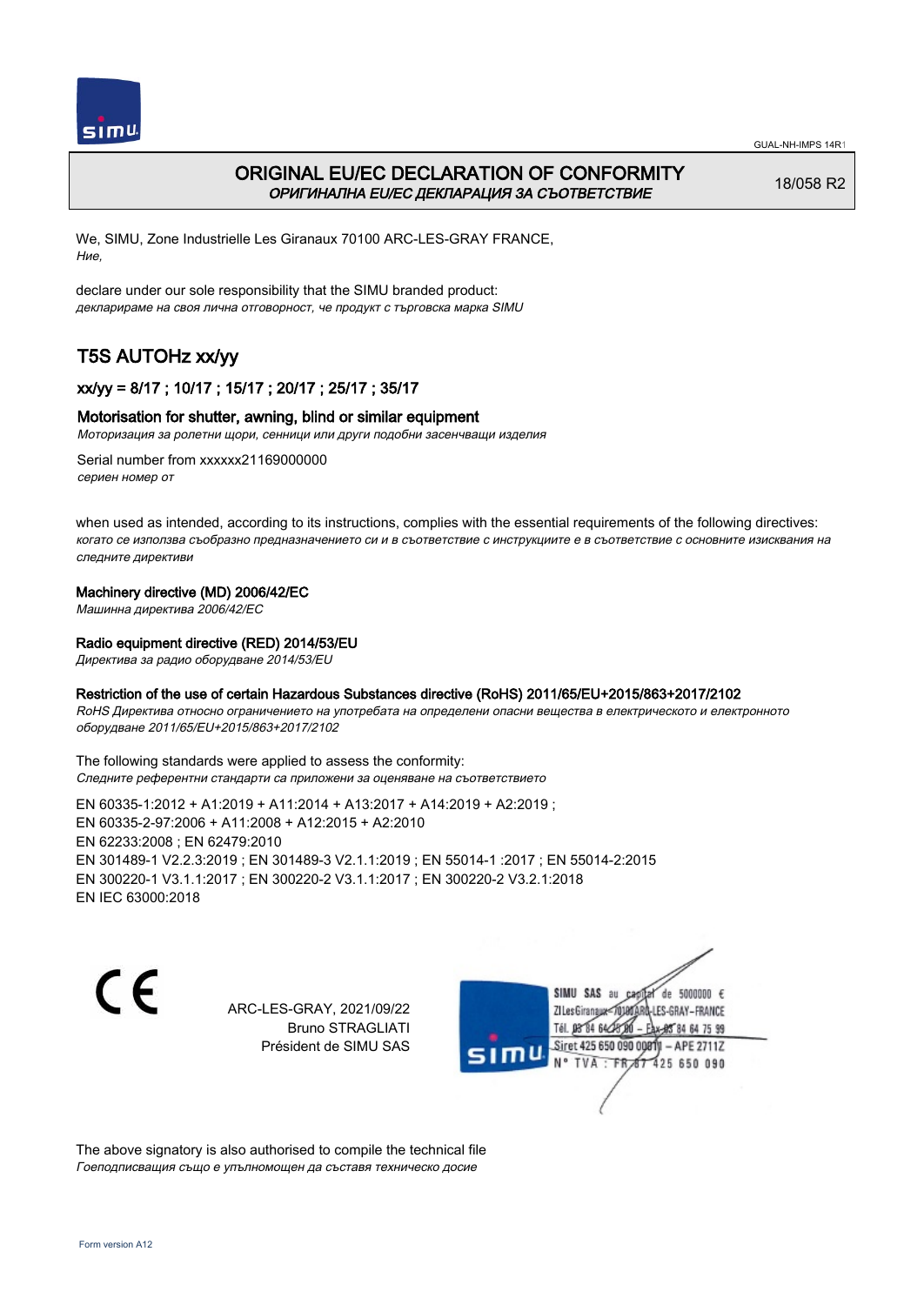

## ORIGINAL EU/EC DECLARATION OF CONFORMITY ORIGINÁLNÍ EU/ES PROHLÁŠENÍ O SHODĚ

18/058 R2

We, SIMU, Zone Industrielle Les Giranaux 70100 ARC-LES-GRAY FRANCE, My,

declare under our sole responsibility that the SIMU branded product: prohlašujeme na svou výlučnou odpovědnost, že výrobek značky SIMU

# T5S AUTOHz xx/yy

## xx/yy = 8/17 ; 10/17 ; 15/17 ; 20/17 ; 25/17 ; 35/17

## Motorisation for shutter, awning, blind or similar equipment

Pohon pro rolety, markýzy, clony nebo podobná zařízení

Serial number from xxxxxx21169000000 Sériové číslo od

when used as intended, according to its instructions, complies with the essential requirements of the following directives: pokud je používán v souladu s účelem použití a s návodem, splňuje základní požadavky těchto směrnic

### Machinery directive (MD) 2006/42/EC

Směrnice o strojních zařízeních 2006/42/EC

### Radio equipment directive (RED) 2014/53/EU

Směrnice o dodávání rádiových zařízení na trh 2014/53/EU

## Restriction of the use of certain Hazardous Substances directive (RoHS) 2011/65/EU+2015/863+2017/2102

Směrnice o omezení používání některých nebezpečných látek v elektrických a elektronických zařízeních 2011/65/EU+2015/863+2017/2102

The following standards were applied to assess the conformity: Pro posouzení shody byly použity následující normy

EN 60335‑1:2012 + A1:2019 + A11:2014 + A13:2017 + A14:2019 + A2:2019 ; EN 60335‑2‑97:2006 + A11:2008 + A12:2015 + A2:2010 EN 62233:2008 ; EN 62479:2010 EN 301489‑1 V2.2.3:2019 ; EN 301489‑3 V2.1.1:2019 ; EN 55014‑1 :2017 ; EN 55014‑2:2015 EN 300220‑1 V3.1.1:2017 ; EN 300220‑2 V3.1.1:2017 ; EN 300220‑2 V3.2.1:2018 EN IEC 63000:2018

 $\epsilon$ 

ARC-LES-GRAY, 2021/09/22 Bruno STRAGLIATI Président de SIMU SAS



The above signatory is also authorised to compile the technical file Výše uvedená osoba je také osoba pověřená sestavením technické dokumentace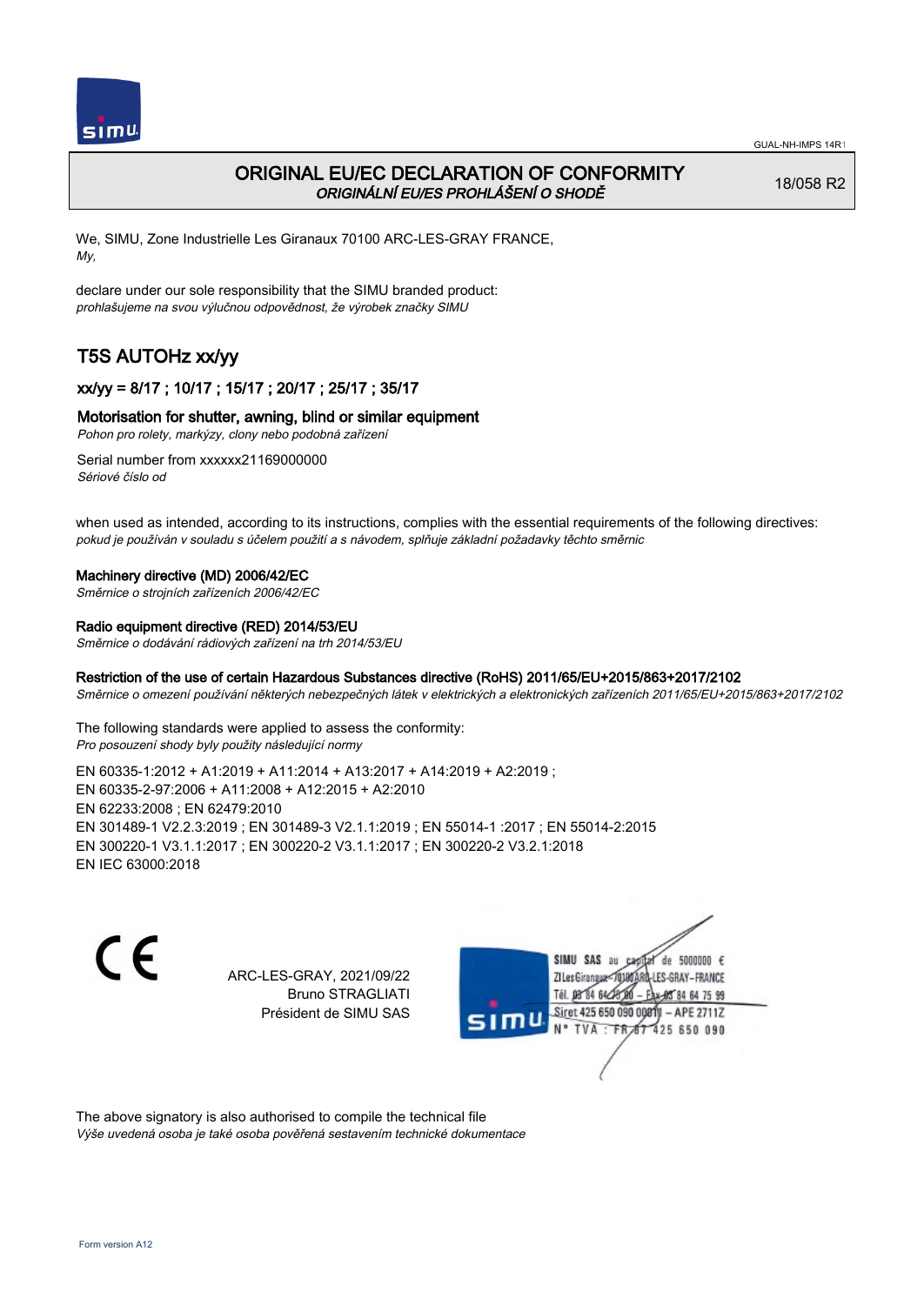



## ORIGINAL EU/EC DECLARATION OF CONFORMITY ORIGINAL EU/EF-OVERENSSTEMMELSESERKLÆRING

18/058 R2

We, SIMU, Zone Industrielle Les Giranaux 70100 ARC-LES-GRAY FRANCE, Vi,

declare under our sole responsibility that the SIMU branded product: erklærer som eneansvarlige, at SIMU mærkede produkter

# T5S AUTOHz xx/yy

## xx/yy = 8/17 ; 10/17 ; 15/17 ; 20/17 ; 25/17 ; 35/17

## Motorisation for shutter, awning, blind or similar equipment

Motorisering af gitre, markiser, persienner eller lign. udstyr

Serial number from xxxxxx21169000000 serienummer fra

when used as intended, according to its instructions, complies with the essential requirements of the following directives: når det anvendes efter hensigten, efter dennes instrukser, overholder kravene i følgende direktiver

## Machinery directive (MD) 2006/42/EC

Maskindirektivet 2006/42/EC

## Radio equipment directive (RED) 2014/53/EU

Radioudstyrsdirektivet 2014/53/EU

## Restriction of the use of certain Hazardous Substances directive (RoHS) 2011/65/EU+2015/863+2017/2102

RoHS direktiv 2011/65/EU+2015/863+2017/2102

The following standards were applied to assess the conformity: Referencestandarderne der følger blev anvendt til at vurdere overholdelsen

EN 60335‑1:2012 + A1:2019 + A11:2014 + A13:2017 + A14:2019 + A2:2019 ; EN 60335‑2‑97:2006 + A11:2008 + A12:2015 + A2:2010 EN 62233:2008 ; EN 62479:2010 EN 301489‑1 V2.2.3:2019 ; EN 301489‑3 V2.1.1:2019 ; EN 55014‑1 :2017 ; EN 55014‑2:2015 EN 300220‑1 V3.1.1:2017 ; EN 300220‑2 V3.1.1:2017 ; EN 300220‑2 V3.2.1:2018 EN IEC 63000:2018

 $\epsilon$ 

ARC-LES-GRAY, 2021/09/22 Bruno STRAGLIATI Président de SIMU SAS



The above signatory is also authorised to compile the technical file Personen nævnt ovenfor er også godkendt til at udarbejde det tekniske dossier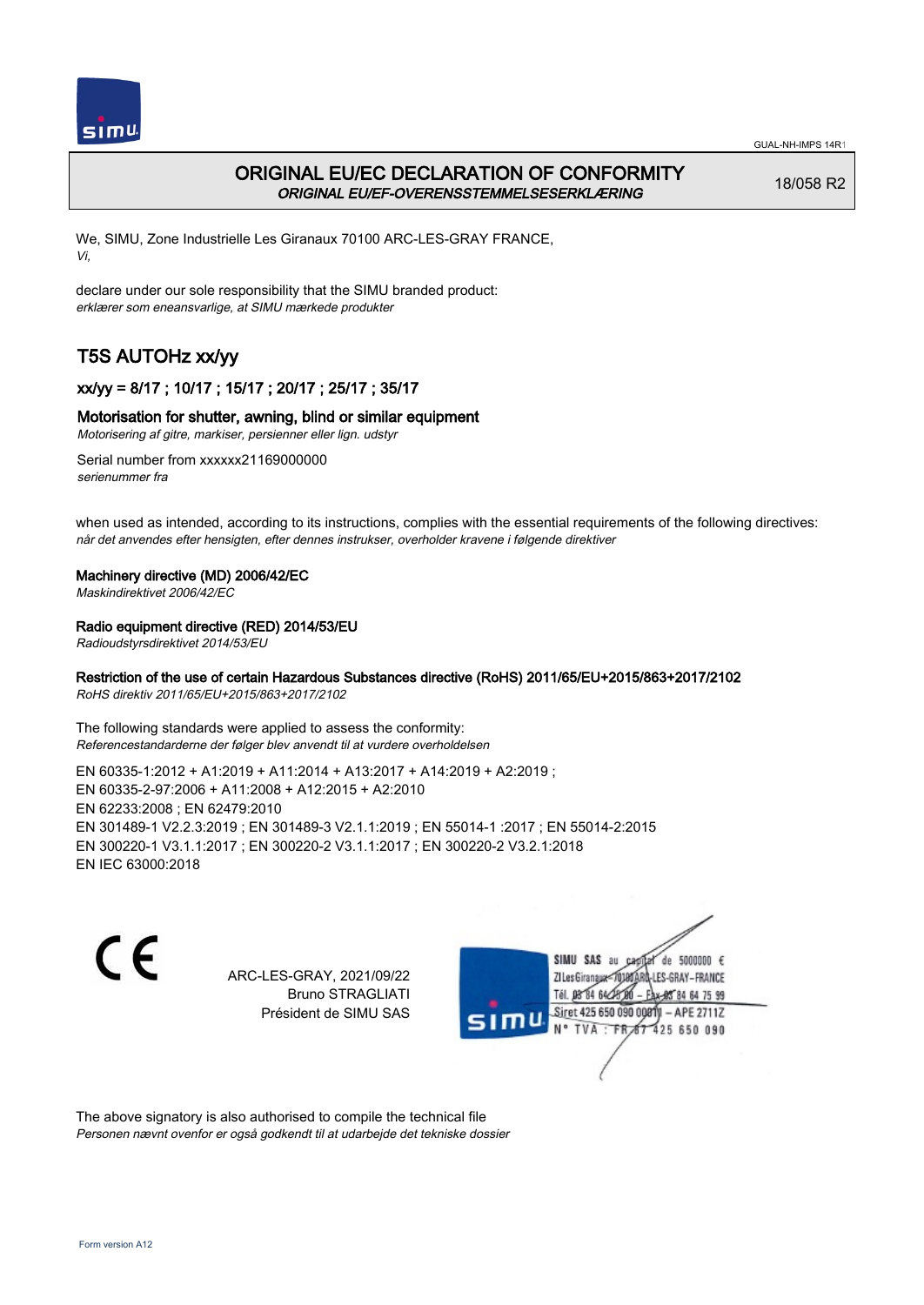

## ORIGINAL EU/EC DECLARATION OF CONFORMITY EL/EK VASTAVUSDEKLARATSIOON

18/058 R2

We, SIMU, Zone Industrielle Les Giranaux 70100 ARC-LES-GRAY FRANCE, Meie,

declare under our sole responsibility that the SIMU branded product: kinnitame kogu vastutusega, et SIMU kaubamärgiga tooted

# T5S AUTOHz xx/yy

## xx/yy = 8/17 ; 10/17 ; 15/17 ; 20/17 ; 25/17 ; 35/17

#### Motorisation for shutter, awning, blind or similar equipment

Aknaluukide, varikatuste, aknakardinate või sarnaste seadmete motoriseerimine

Serial number from xxxxxx21169000000 Seerianumber alates

when used as intended, according to its instructions, complies with the essential requirements of the following directives: kui kasutatakse eesmärgipäraselt ja juhiste kohaselt, vastavad käesoleva direktiivi põhinõuetele

#### Machinery directive (MD) 2006/42/EC

Masinate direktiiv 2006/42/EC

## Radio equipment directive (RED) 2014/53/EU

Direktiiv raadioseadmete turul kättesaadavuse kohta 2014/53/EU

## Restriction of the use of certain Hazardous Substances directive (RoHS) 2011/65/EU+2015/863+2017/2102

RoHs direktiiv ohtlike ainete kasutamise piirangute kohta elektri- ja elektroonikaseadmetes 2011/65/EU+2015/863+2017/2102

The following standards were applied to assess the conformity: Vastavusdeklaratsiooni hindamiseks kasutatakse järgmisi standardeid

EN 60335‑1:2012 + A1:2019 + A11:2014 + A13:2017 + A14:2019 + A2:2019 ; EN 60335‑2‑97:2006 + A11:2008 + A12:2015 + A2:2010 EN 62233:2008 ; EN 62479:2010 EN 301489‑1 V2.2.3:2019 ; EN 301489‑3 V2.1.1:2019 ; EN 55014‑1 :2017 ; EN 55014‑2:2015 EN 300220‑1 V3.1.1:2017 ; EN 300220‑2 V3.1.1:2017 ; EN 300220‑2 V3.2.1:2018 EN IEC 63000:2018

 $\epsilon$ 

ARC-LES-GRAY, 2021/09/22 Bruno STRAGLIATI Président de SIMU SAS



The above signatory is also authorised to compile the technical file Eelpool nimetatud isik on volitatud koostama tehnilist dokumentatsiooni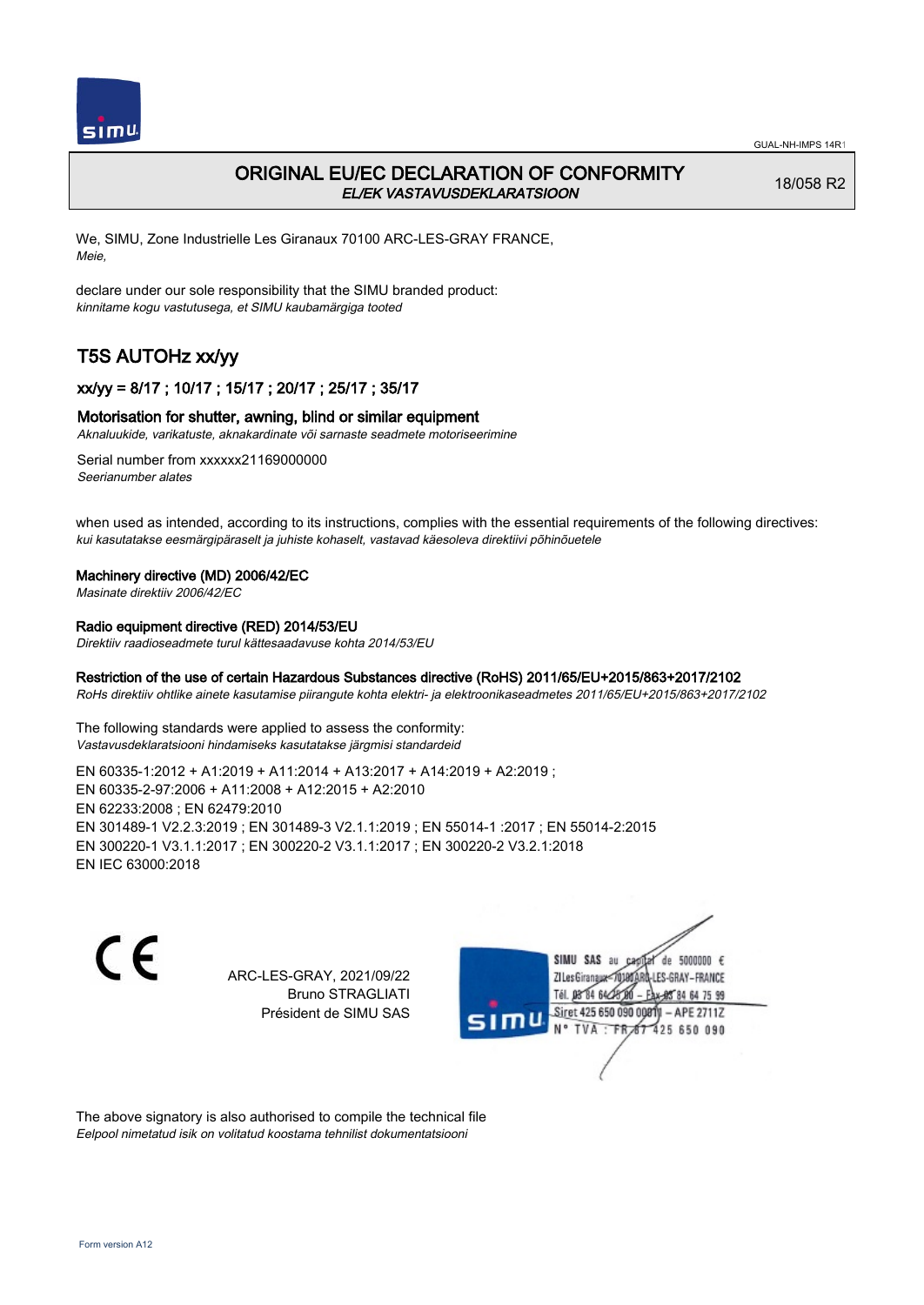

## ORIGINAL EU/EC DECLARATION OF CONFORMITY ALKUPERÄISET EU/EY-VAATIMUSTENMUKAISUUSVAKUUTUS

18/058 R2

We, SIMU, Zone Industrielle Les Giranaux 70100 ARC-LES-GRAY FRANCE, Me,

declare under our sole responsibility that the SIMU branded product: vakuutamme omalla vastuullamme, että SIMU merkkituote

# T5S AUTOHz xx/yy

## xx/yy = 8/17 ; 10/17 ; 15/17 ; 20/17 ; 25/17 ; 35/17

## Motorisation for shutter, awning, blind or similar equipment

Sälerullainten, markiisien, kaihtimien tai vastaavien motorisointi

Serial number from xxxxxx21169000000 sarianumerot

when used as intended, according to its instructions, complies with the essential requirements of the following directives: kun käytettynä oikein ja sen ohjeiden mukaan, noudattaa seuraavien direktiivien olennaisia vaatimuksia

## Machinery directive (MD) 2006/42/EC

Konedirektiivin 2006/42/EC

## Radio equipment directive (RED) 2014/53/EU

Radiolaitteiden direktiivin 2014/53/EU

## Restriction of the use of certain Hazardous Substances directive (RoHS) 2011/65/EU+2015/863+2017/2102

RoHS direktiivin 2011/65/EU+2015/863+2017/2102

The following standards were applied to assess the conformity: Seuraavia viitestandardeja sovellettiin vaatimustenmukaisuusvakuutusta arvioitaessa

EN 60335‑1:2012 + A1:2019 + A11:2014 + A13:2017 + A14:2019 + A2:2019 ; EN 60335‑2‑97:2006 + A11:2008 + A12:2015 + A2:2010 EN 62233:2008 ; EN 62479:2010 EN 301489‑1 V2.2.3:2019 ; EN 301489‑3 V2.1.1:2019 ; EN 55014‑1 :2017 ; EN 55014‑2:2015 EN 300220‑1 V3.1.1:2017 ; EN 300220‑2 V3.1.1:2017 ; EN 300220‑2 V3.2.1:2018 EN IEC 63000:2018

 $\epsilon$ 

ARC-LES-GRAY, 2021/09/22 Bruno STRAGLIATI Président de SIMU SAS



The above signatory is also authorised to compile the technical file Yllä allekirjoittaja on myös valtuutettu kokoamaan teknisten tiedostojen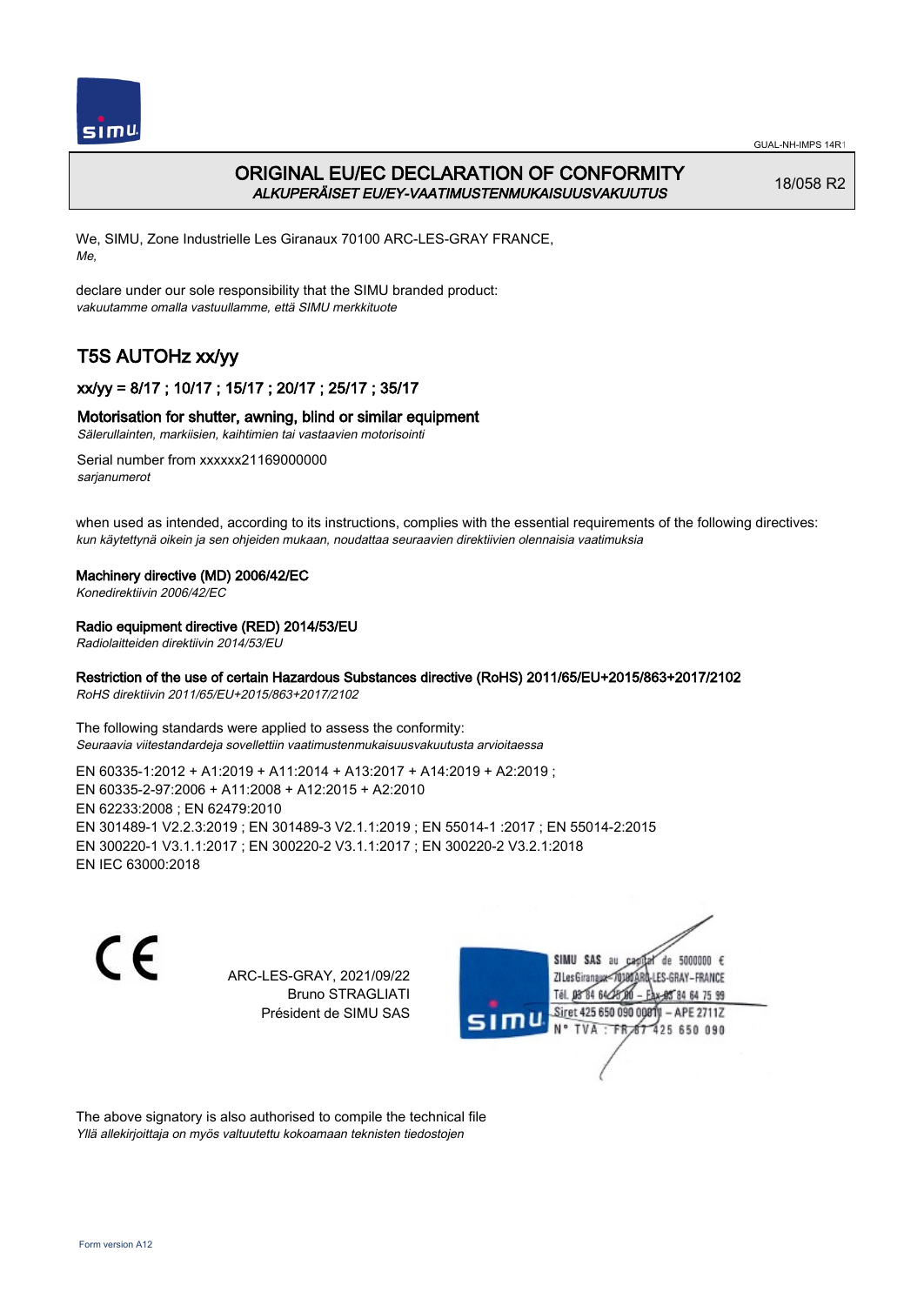

## ORIGINAL EU/EC DECLARATION OF CONFORMITY ΠΡΩΤΟΤΥΠΟ ΔΗΛΩΣΗ ΣΥΜΜΟΡΦΩΣΗΣ ΕΕ/EK

18/058 R2

We, SIMU, Zone Industrielle Les Giranaux 70100 ARC-LES-GRAY FRANCE, εμείς,

declare under our sole responsibility that the SIMU branded product: Δηλώνουμε αναλαμβάνοντας την αποκλειστική ευθύνη ότι το επώνυμο προϊόν SIMU

# T5S AUTOHz xx/yy

## xx/yy = 8/17 ; 10/17 ; 15/17 ; 20/17 ; 25/17 ; 35/17

### Motorisation for shutter, awning, blind or similar equipment

Μηχανοκίνηση για ρολα,τέντες,στόρια ή παρόμοιο εξοπλισμό

Serial number from xxxxxx21169000000 σειριακό αριθμό από

when used as intended, according to its instructions, complies with the essential requirements of the following directives: όταν χρησιμοποιείται όπως έχει προβλεφθεί, σύμφωνα με τις οδηγίες του, συμφωνεί με τις βασικές απαιτήσεις των ακόλουθων οδηγιών

#### Machinery directive (MD) 2006/42/EC

Οδηγία περι μηχανικού εξοπλισμού 2006/42/EC

#### Radio equipment directive (RED) 2014/53/EU

Οδηγία ραδιοεξοπλισμού 2014/53/EU

### Restriction of the use of certain Hazardous Substances directive (RoHS) 2011/65/EU+2015/863+2017/2102

Οδηγίας RoHS 2011/65/EU+2015/863+2017/2102

The following standards were applied to assess the conformity: Τα πρότυπα αναφοράς που ακολουθούν εφαρμόστηκαν με σκοπό την αξιολόγηση της συμμόρφωσης

EN 60335‑1:2012 + A1:2019 + A11:2014 + A13:2017 + A14:2019 + A2:2019 ; EN 60335‑2‑97:2006 + A11:2008 + A12:2015 + A2:2010 EN 62233:2008 ; EN 62479:2010 EN 301489‑1 V2.2.3:2019 ; EN 301489‑3 V2.1.1:2019 ; EN 55014‑1 :2017 ; EN 55014‑2:2015 EN 300220‑1 V3.1.1:2017 ; EN 300220‑2 V3.1.1:2017 ; EN 300220‑2 V3.2.1:2018 EN IEC 63000:2018

C E

ARC-LES-GRAY, 2021/09/22 Bruno STRAGLIATI Président de SIMU SAS



The above signatory is also authorised to compile the technical file

Το πρόσωπο που αναφέρεται παραπάνω είναι επίσης εξουσιοδοτημένο να καταρτίσει τον τεχνικό φάκελο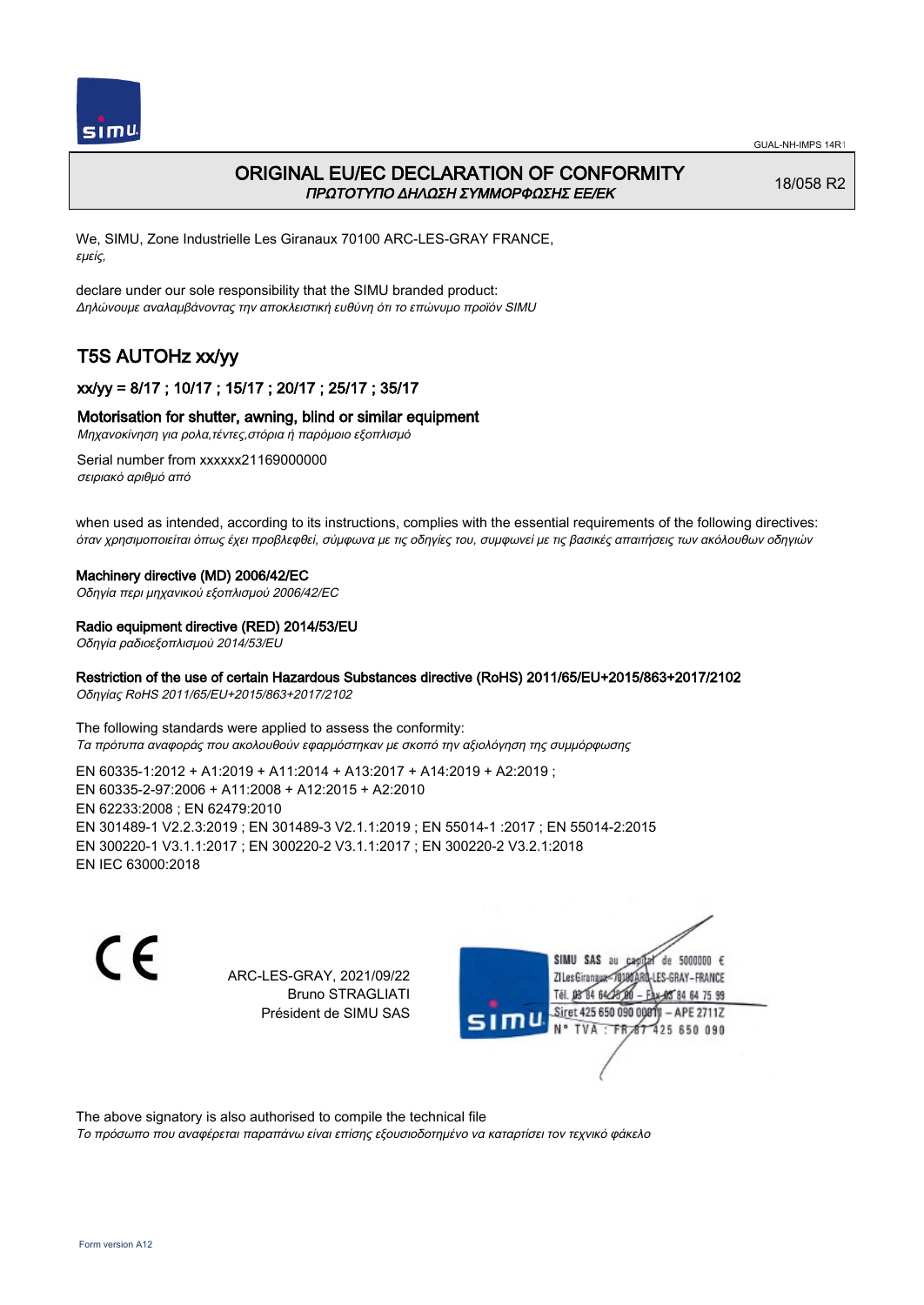

## ORIGINAL EU/EC DECLARATION OF CONFORMITY ORGINALNA EU/EC DEKLARACIJA O USKLAĐENOSTI

18/058 R2

We, SIMU, Zone Industrielle Les Giranaux 70100 ARC-LES-GRAY FRANCE, Mi,

declare under our sole responsibility that the SIMU branded product: izjavljujemo pod punom odgovornošču da je proizvod marke SIMU

# T5S AUTOHz xx/yy

## xx/yy = 8/17 ; 10/17 ; 15/17 ; 20/17 ; 25/17 ; 35/17

## Motorisation for shutter, awning, blind or similar equipment

Motorizacija za rolete,tende,sjenila ili slične opreme

Serial number from xxxxxx21169000000 Serijski broj iz

when used as intended, according to its instructions, complies with the essential requirements of the following directives: ako se upotrebljava prema namjeni, prema važećim uputama, usklađen sa prijeko potrebnim zahtijevima slijedećih direktiva

### Machinery directive (MD) 2006/42/EC

Direktiva o strojevima 2006/42/EC

## Radio equipment directive (RED) 2014/53/EU

Direktiva za radijsku opremu 2014/53/EU

## Restriction of the use of certain Hazardous Substances directive (RoHS) 2011/65/EU+2015/863+2017/2102

Direktiva RoHS 2011/65/EU+2015/863+2017/2102

The following standards were applied to assess the conformity: Slijedeće reference standarda se primjenjuju da se odredi usklađenost

EN 60335‑1:2012 + A1:2019 + A11:2014 + A13:2017 + A14:2019 + A2:2019 ; EN 60335‑2‑97:2006 + A11:2008 + A12:2015 + A2:2010 EN 62233:2008 ; EN 62479:2010 EN 301489‑1 V2.2.3:2019 ; EN 301489‑3 V2.1.1:2019 ; EN 55014‑1 :2017 ; EN 55014‑2:2015 EN 300220‑1 V3.1.1:2017 ; EN 300220‑2 V3.1.1:2017 ; EN 300220‑2 V3.2.1:2018 EN IEC 63000:2018

 $\epsilon$ 

ARC-LES-GRAY, 2021/09/22 Bruno STRAGLIATI Président de SIMU SAS



The above signatory is also authorised to compile the technical file Gore navedeni potpisnik također je ovlašten za sastavljanje tehničkog dokumenta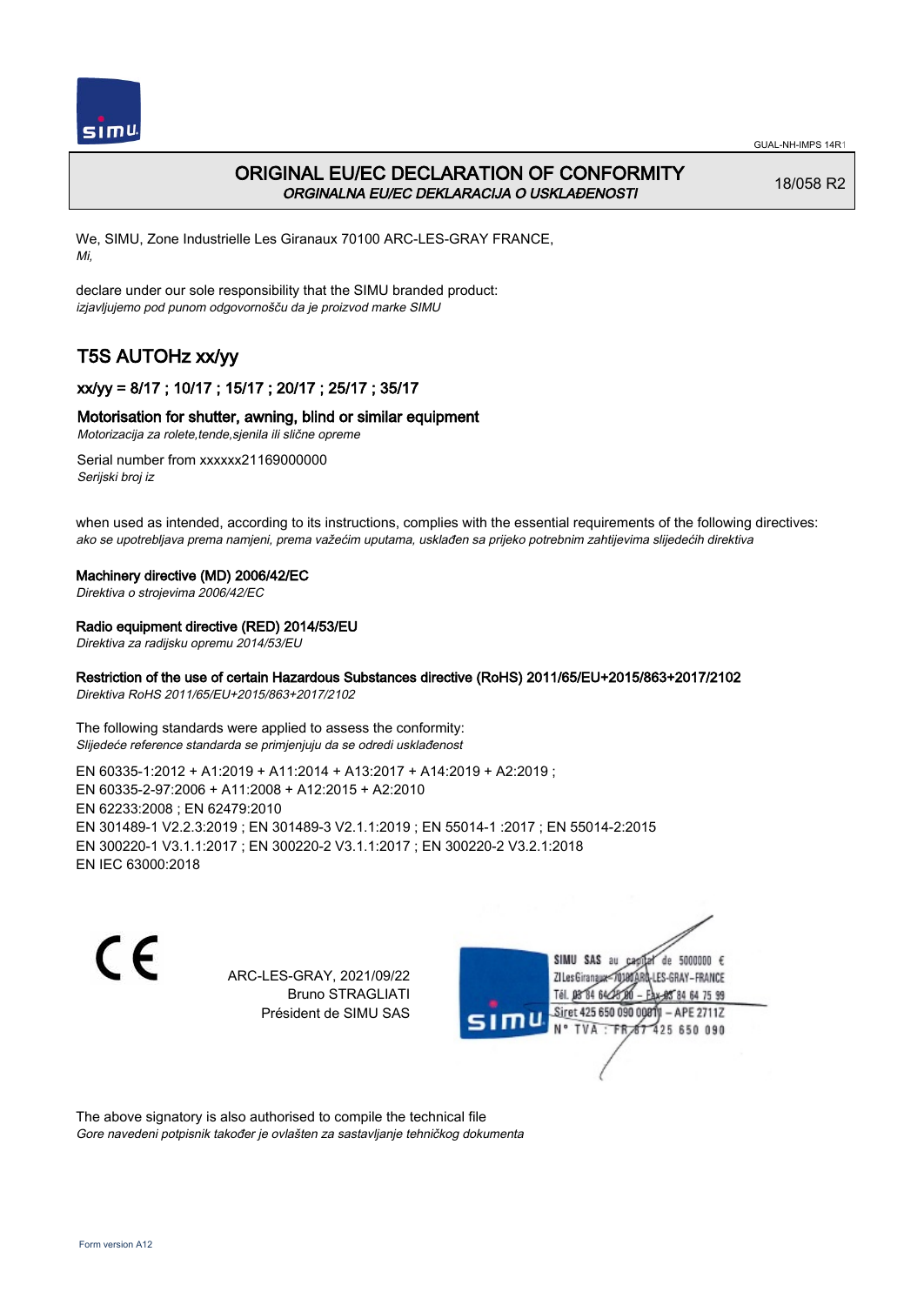

## ORIGINAL EU/EC DECLARATION OF CONFORMITY Eredeti EU/CE Megfelelőségi Nyilatkozat

18/058 R2

We, SIMU, Zone Industrielle Les Giranaux 70100 ARC-LES-GRAY FRANCE, Alulírott,

declare under our sole responsibility that the SIMU branded product: felelősségünk teljes tudatában kijelentjük, hogy a szóban forgó SIMU termék

# T5S AUTOHz xx/yy

## xx/yy = 8/17 ; 10/17 ; 15/17 ; 20/17 ; 25/17 ; 35/17

### Motorisation for shutter, awning, blind or similar equipment

Redőny, napellenző vagy hasonlószerkezetek motorizálása

Serial number from xxxxxx21169000000 Sorozatszámtól

when used as intended, according to its instructions, complies with the essential requirements of the following directives: megfelel, az alábbi irányelvekben megfogalmazott alapvető követelményeknek

#### Machinery directive (MD) 2006/42/EC

Gépekre vonatkozó irányelv 2006/42/EC

#### Radio equipment directive (RED) 2014/53/EU

A rádióberendezésekről szóló irányelv 2014/53/EU

### Restriction of the use of certain Hazardous Substances directive (RoHS) 2011/65/EU+2015/863+2017/2102

RoHS irányelv 2011/65/EU+2015/863+2017/2102

The following standards were applied to assess the conformity: A megfelelőség biztosításának érdekében az alábbi szabványok kerültek alkalmazásra

EN 60335‑1:2012 + A1:2019 + A11:2014 + A13:2017 + A14:2019 + A2:2019 ; EN 60335‑2‑97:2006 + A11:2008 + A12:2015 + A2:2010 EN 62233:2008 ; EN 62479:2010 EN 301489‑1 V2.2.3:2019 ; EN 301489‑3 V2.1.1:2019 ; EN 55014‑1 :2017 ; EN 55014‑2:2015 EN 300220‑1 V3.1.1:2017 ; EN 300220‑2 V3.1.1:2017 ; EN 300220‑2 V3.2.1:2018 EN IEC 63000:2018

C E

ARC-LES-GRAY, 2021/09/22 Bruno STRAGLIATI Président de SIMU SAS



The above signatory is also authorised to compile the technical file A fent említett aláíró is jogosult a műszaki dokumentáció összeállítására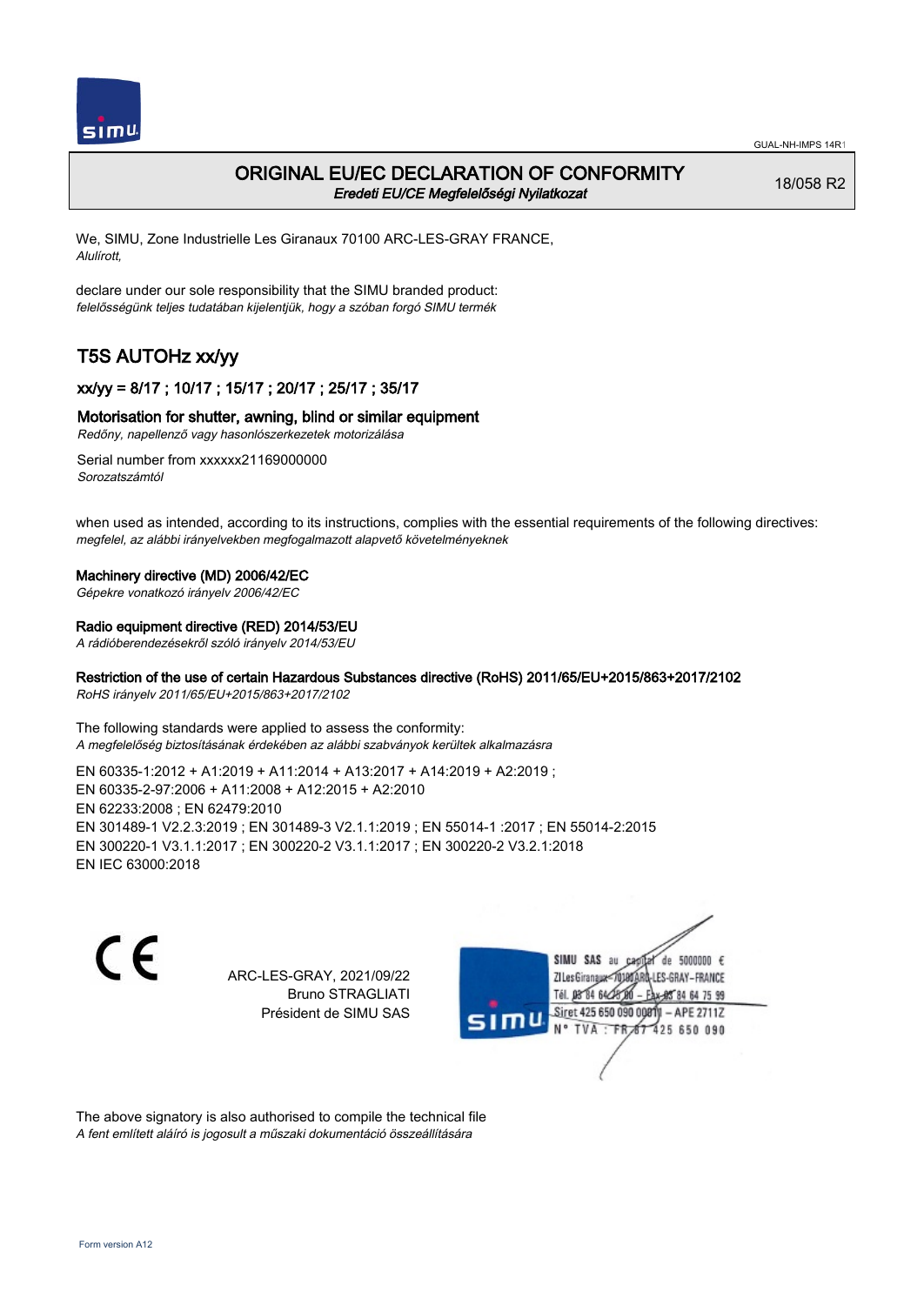

## ORIGINAL EU/EC DECLARATION OF CONFORMITY ORIGINALI ES/EB ATITIKTIES DEKLARACIJA

18/058 R2

We, SIMU, Zone Industrielle Les Giranaux 70100 ARC-LES-GRAY FRANCE, Mes,

declare under our sole responsibility that the SIMU branded product: atsakingai deklaruojame, kad SIMU kompanijos produktas

# T5S AUTOHz xx/yy

## xx/yy = 8/17 ; 10/17 ; 15/17 ; 20/17 ; 25/17 ; 35/17

## Motorisation for shutter, awning, blind or similar equipment

Apsauginių žaliuzių, markizių, ritininių užuolaidų ir panašių gaminių automatizavimas

Serial number from xxxxxx21169000000 Serijos numeris nuo

when used as intended, according to its instructions, complies with the essential requirements of the following directives: naudojamas pagal paskirtį, pagal gamintojo instrukcijas, atitinka esminius šių Direktyvų reikalavimus

### Machinery directive (MD) 2006/42/EC

Mašinų direktyva 2006/42/EC

## Radio equipment directive (RED) 2014/53/EU

Radijo ryšio įrenginių direktyva 2014/53/EU

## Restriction of the use of certain Hazardous Substances directive (RoHS) 2011/65/EU+2015/863+2017/2102

PMNA (RoHS) direktyva 2011/65/EU+2015/863+2017/2102

The following standards were applied to assess the conformity: Įverinti deklaruojamą atitiktį buvo taikomi toliau nurodyti standartai

EN 60335‑1:2012 + A1:2019 + A11:2014 + A13:2017 + A14:2019 + A2:2019 ; EN 60335‑2‑97:2006 + A11:2008 + A12:2015 + A2:2010 EN 62233:2008 ; EN 62479:2010 EN 301489‑1 V2.2.3:2019 ; EN 301489‑3 V2.1.1:2019 ; EN 55014‑1 :2017 ; EN 55014‑2:2015 EN 300220‑1 V3.1.1:2017 ; EN 300220‑2 V3.1.1:2017 ; EN 300220‑2 V3.2.1:2018 EN IEC 63000:2018

 $\epsilon$ 

ARC-LES-GRAY, 2021/09/22 Bruno STRAGLIATI Président de SIMU SAS



The above signatory is also authorised to compile the technical file Asmuo, pasirašęs šią deklaraciją, taip pat turi įgaliojimą sudaryti techninę bylą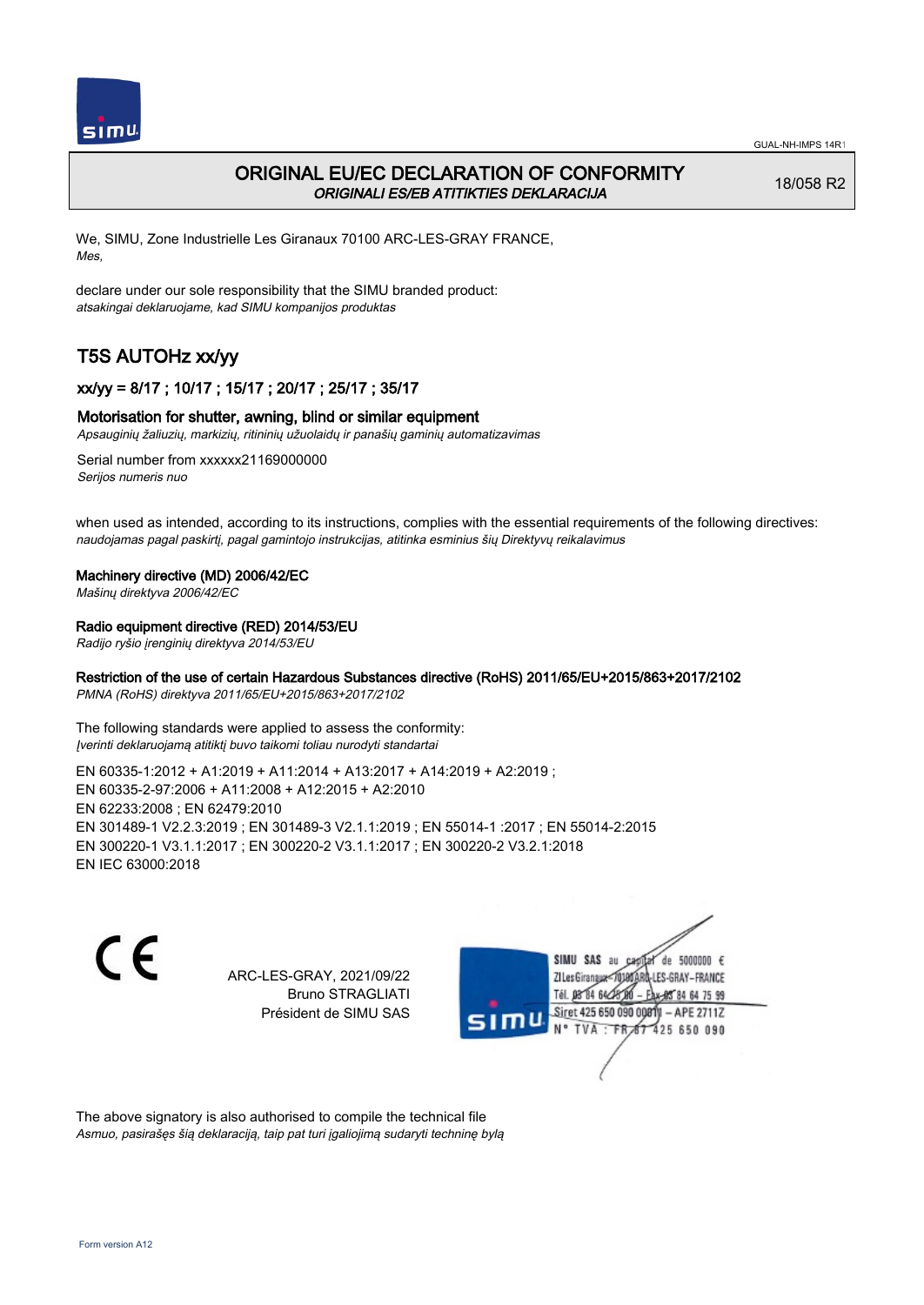

## ORIGINAL EU/EC DECLARATION OF CONFORMITY ES/EK ATBILSTĪBAS DEKLARĀCIJA

18/058 R2

We, SIMU, Zone Industrielle Les Giranaux 70100 ARC-LES-GRAY FRANCE, Mēs,

declare under our sole responsibility that the SIMU branded product: ar pilnu atbildību, apliecinām, ka SIMU zīmola produkti,

# T5S AUTOHz xx/yy

## xx/yy = 8/17 ; 10/17 ; 15/17 ; 20/17 ; 25/17 ; 35/17

### Motorisation for shutter, awning, blind or similar equipment

Aizsargžalūziju, žalūziju, markīžu, aizkaru un līdzīgu gala produktu motorizēšana

Serial number from xxxxxx21169000000 sērijas numurs no

when used as intended, according to its instructions, complies with the essential requirements of the following directives: ja tie tiek lietoti saskaņā ar norādījumiem, atbilst šo direktīvu pamatprasībām

#### Machinery directive (MD) 2006/42/EC

Mašīnu Direktīva 2006/42/EC

### Radio equipment directive (RED) 2014/53/EU

Direktīva par radioiekārtu pieejamību tirgū 2014/53/EU

### Restriction of the use of certain Hazardous Substances directive (RoHS) 2011/65/EU+2015/863+2017/2102

RoHs Direktīva par dažādu bīstamu vielu izmantošanas ierobežošanu elektriskās un elektroniskās iekārtās 2011/65/EU+2015/863+2017/2102

The following standards were applied to assess the conformity: Atbilstības deklarācijas novērtēšanai tiek pielietoti sekojoši standarti

EN 60335‑1:2012 + A1:2019 + A11:2014 + A13:2017 + A14:2019 + A2:2019 ; EN 60335‑2‑97:2006 + A11:2008 + A12:2015 + A2:2010 EN 62233:2008 ; EN 62479:2010 EN 301489‑1 V2.2.3:2019 ; EN 301489‑3 V2.1.1:2019 ; EN 55014‑1 :2017 ; EN 55014‑2:2015 EN 300220‑1 V3.1.1:2017 ; EN 300220‑2 V3.1.1:2017 ; EN 300220‑2 V3.2.1:2018 EN IEC 63000:2018

C E

ARC-LES-GRAY, 2021/09/22 Bruno STRAGLIATI Président de SIMU SAS

SIMU SAS au de 5000000  $\epsilon$ ZI Les Giranaux</r0180 LES-GRAY-FRANCE Tél. 08 84 64 28 64 75 99 Siret 425 650 090 0081) - APE 2711Z  $TVA : FRAT$ 425 650 090

The above signatory is also authorised to compile the technical file Iepriekš minētā persona ir pilnvarota sastādīt tehnisko dokumentāciju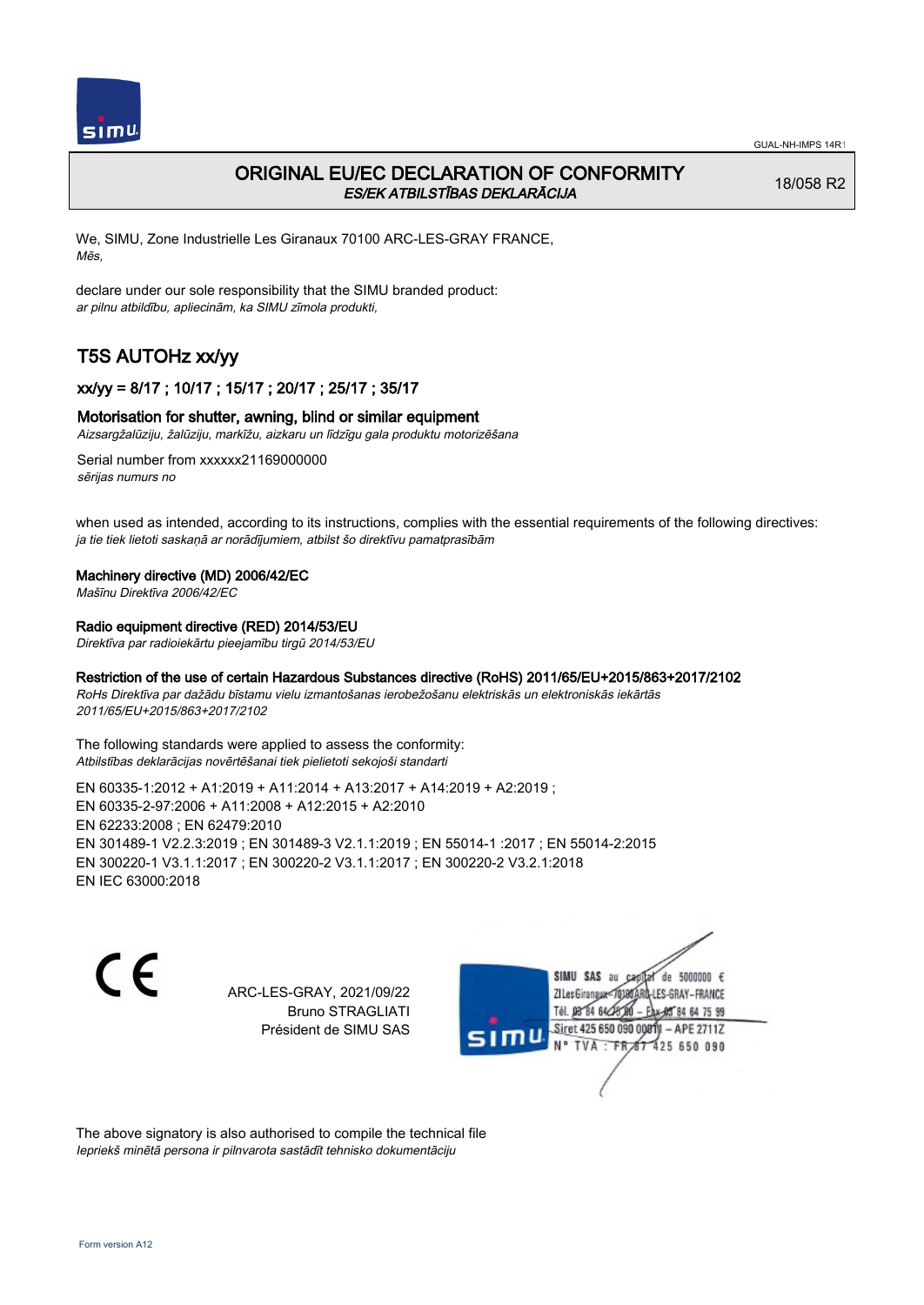

## ORIGINAL EU/EC DECLARATION OF CONFORMITY OORSPRONKELIJKE EU/EG-CONFORMITEITSVERKLARING

18/058 R2

We, SIMU, Zone Industrielle Les Giranaux 70100 ARC-LES-GRAY FRANCE, Wij,

declare under our sole responsibility that the SIMU branded product: verklaren op eigen verantwoordelijkheid dat het produkt van het SIMU

# T5S AUTOHz xx/yy

## xx/yy = 8/17 ; 10/17 ; 15/17 ; 20/17 ; 25/17 ; 35/17

## Motorisation for shutter, awning, blind or similar equipment

Motorisatie voor rolluiken, zonwering, screens of gelijkaardige toepassingen

Serial number from xxxxxx21169000000 Serienummer van

when used as intended, according to its instructions, complies with the essential requirements of the following directives: wanneer gebruikt voor de juiste toepassing voldoet aan de essentiële eisen van de volgende richtlijnen

## Machinery directive (MD) 2006/42/EC

Machinerichtlijn 2006/42/EC

## Radio equipment directive (RED) 2014/53/EU

Richtlijn radioapparatuur 2014/53/EU

## Restriction of the use of certain Hazardous Substances directive (RoHS) 2011/65/EU+2015/863+2017/2102

RoHS Richtlijn 2011/65/EU+2015/863+2017/2102

The following standards were applied to assess the conformity: De volgende referentiestandaarden worden toegepast om de overeenstemming te evalueren

EN 60335‑1:2012 + A1:2019 + A11:2014 + A13:2017 + A14:2019 + A2:2019 ; EN 60335‑2‑97:2006 + A11:2008 + A12:2015 + A2:2010 EN 62233:2008 ; EN 62479:2010 EN 301489‑1 V2.2.3:2019 ; EN 301489‑3 V2.1.1:2019 ; EN 55014‑1 :2017 ; EN 55014‑2:2015 EN 300220‑1 V3.1.1:2017 ; EN 300220‑2 V3.1.1:2017 ; EN 300220‑2 V3.2.1:2018 EN IEC 63000:2018

 $\epsilon$ 

ARC-LES-GRAY, 2021/09/22 Bruno STRAGLIATI Président de SIMU SAS



The above signatory is also authorised to compile the technical file

De bovengenoemde persoon is ook bevoegd om het technisch dossier samen te stellen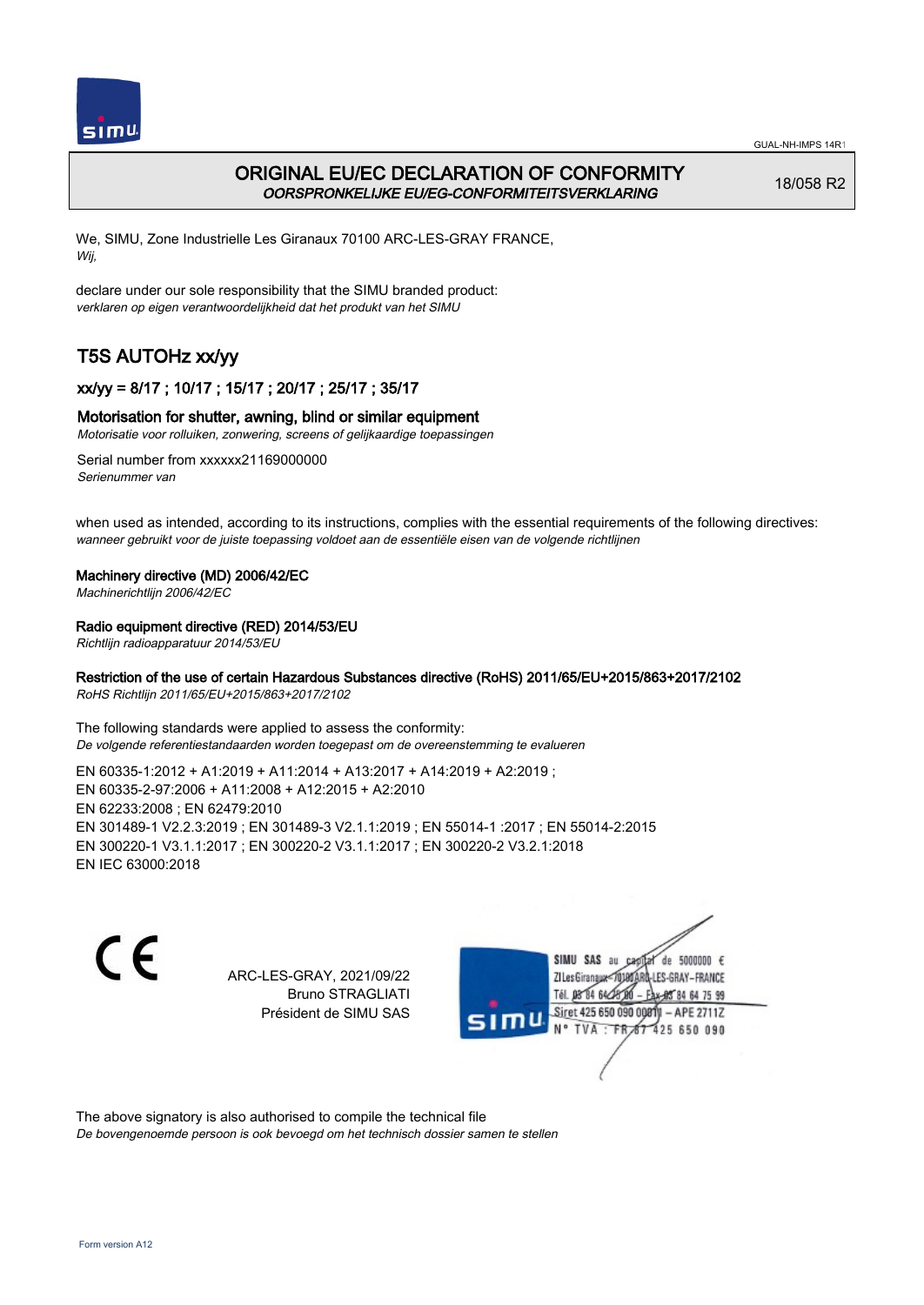

## ORIGINAL EU/EC DECLARATION OF CONFORMITY ORIGINAL EU / CE - ERKLÆRING

18/058 R2

We, SIMU, Zone Industrielle Les Giranaux 70100 ARC-LES-GRAY FRANCE, Vi,

declare under our sole responsibility that the SIMU branded product: erklærer under vårt eneansvar at SIMU merket produkt

# T5S AUTOHz xx/yy

## xx/yy = 8/17 ; 10/17 ; 15/17 ; 20/17 ; 25/17 ; 35/17

## Motorisation for shutter, awning, blind or similar equipment

Motorisering for marksier, screens, persienner eller lignende utstyr

Serial number from xxxxxx21169000000 Serienummer fra

when used as intended, according to its instructions, complies with the essential requirements of the following directives: når de brukes som forutsatt, i henhold til sin instruks, i samsvar med de grunnlegende kravene i følgende direktiver

## Machinery directive (MD) 2006/42/EC

Maskindirektivet 2006/42/EC

## Radio equipment directive (RED) 2014/53/EU

Radioutstyr direktivet 2014/53/EU

## Restriction of the use of certain Hazardous Substances directive (RoHS) 2011/65/EU+2015/863+2017/2102

RoHS-direktivet 2011/65/EU+2015/863+2017/2102

The following standards were applied to assess the conformity: Følgende referansestandarder ble brukt for å vurdere samsvar

EN 60335‑1:2012 + A1:2019 + A11:2014 + A13:2017 + A14:2019 + A2:2019 ; EN 60335‑2‑97:2006 + A11:2008 + A12:2015 + A2:2010 EN 62233:2008 ; EN 62479:2010 EN 301489‑1 V2.2.3:2019 ; EN 301489‑3 V2.1.1:2019 ; EN 55014‑1 :2017 ; EN 55014‑2:2015 EN 300220‑1 V3.1.1:2017 ; EN 300220‑2 V3.1.1:2017 ; EN 300220‑2 V3.2.1:2018 EN IEC 63000:2018

 $\epsilon$ 

ARC-LES-GRAY, 2021/09/22 Bruno STRAGLIATI Président de SIMU SAS



The above signatory is also authorised to compile the technical file Ovennevnte underskrevet fullmakt til å utarbeide den tekniske dokumentasjonen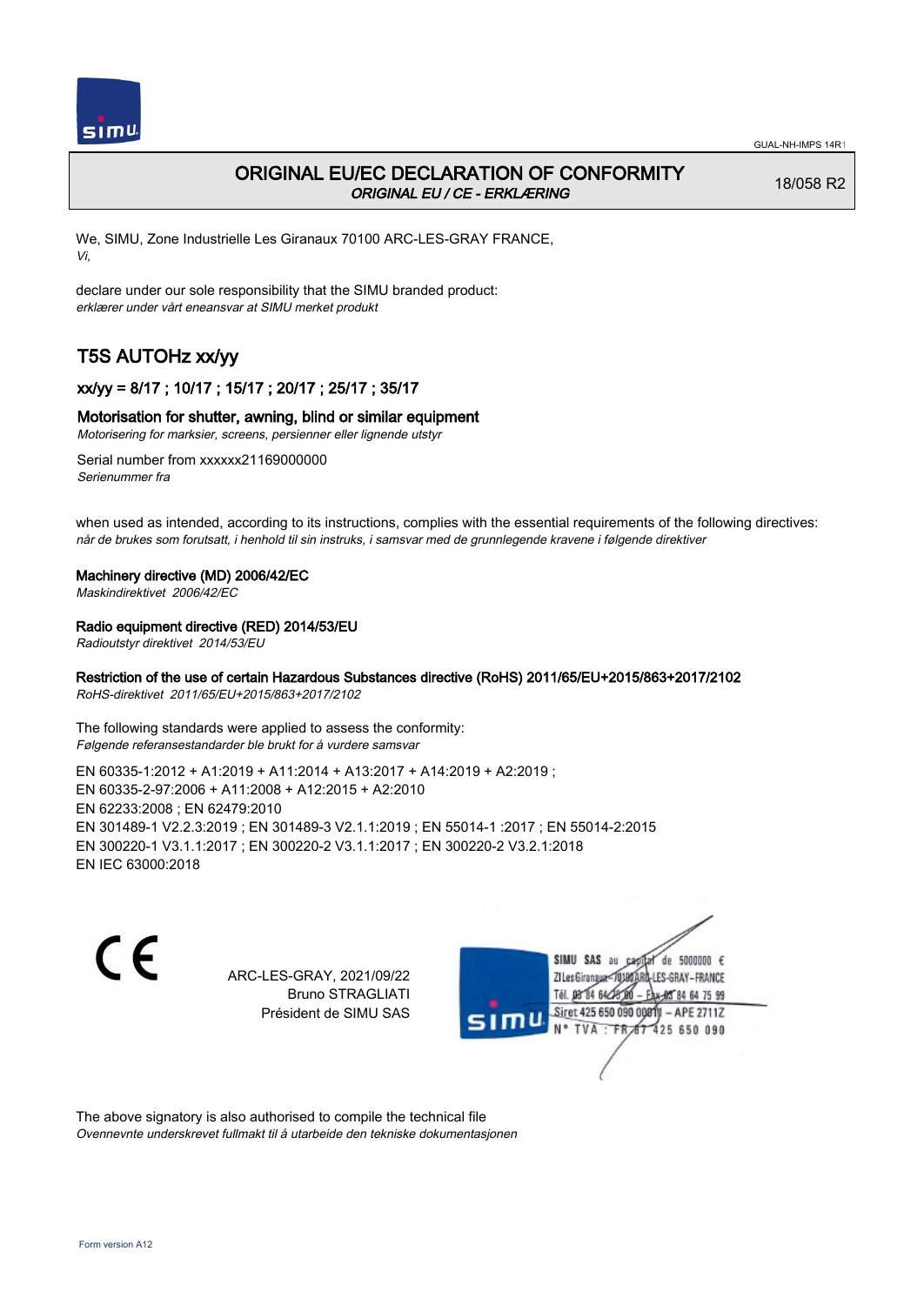

## ORIGINAL EU/EC DECLARATION OF CONFORMITY ORYGINALNA DEKLARACJA ZGODNOŚCI UE/WE

18/058 R2

We, SIMU, Zone Industrielle Les Giranaux 70100 ARC-LES-GRAY FRANCE, My,

declare under our sole responsibility that the SIMU branded product: deklarujemy z pełną odpowiedzialnością, że produkt oznaczony marką SIMU

# T5S AUTOHz xx/yy

## xx/yy = 8/17 ; 10/17 ; 15/17 ; 20/17 ; 25/17 ; 35/17

## Motorisation for shutter, awning, blind or similar equipment

Wyposażenie w napęd rolety, markizy, osłony przeciwsłonecznej lub podobnego urządzenia

Serial number from xxxxxx21169000000 z numerem seryjnym od

when used as intended, according to its instructions, complies with the essential requirements of the following directives: gdy jest używany zgodnie z przeznaczeniem i instrukcjami, spełnia podstawowe wymagania następujących Dyrektyw

### Machinery directive (MD) 2006/42/EC

Dyrektywa maszynowa 2006/42/EC

## Radio equipment directive (RED) 2014/53/EU

Dyrektywa o urządzeniach radiowych 2014/53/EU

## Restriction of the use of certain Hazardous Substances directive (RoHS) 2011/65/EU+2015/863+2017/2102

Dyrektywa RoHS 2011/65/EU+2015/863+2017/2102

The following standards were applied to assess the conformity: Do oceny zgodności zostały zastosowane następujące normy

EN 60335‑1:2012 + A1:2019 + A11:2014 + A13:2017 + A14:2019 + A2:2019 ; EN 60335‑2‑97:2006 + A11:2008 + A12:2015 + A2:2010 EN 62233:2008 ; EN 62479:2010 EN 301489‑1 V2.2.3:2019 ; EN 301489‑3 V2.1.1:2019 ; EN 55014‑1 :2017 ; EN 55014‑2:2015 EN 300220‑1 V3.1.1:2017 ; EN 300220‑2 V3.1.1:2017 ; EN 300220‑2 V3.2.1:2018 EN IEC 63000:2018

C E

ARC-LES-GRAY, 2021/09/22 Bruno STRAGLIATI Président de SIMU SAS



The above signatory is also authorised to compile the technical file

Osoba wskazana powyżej jest również upoważniony do przygotowania dokumentacji technicznej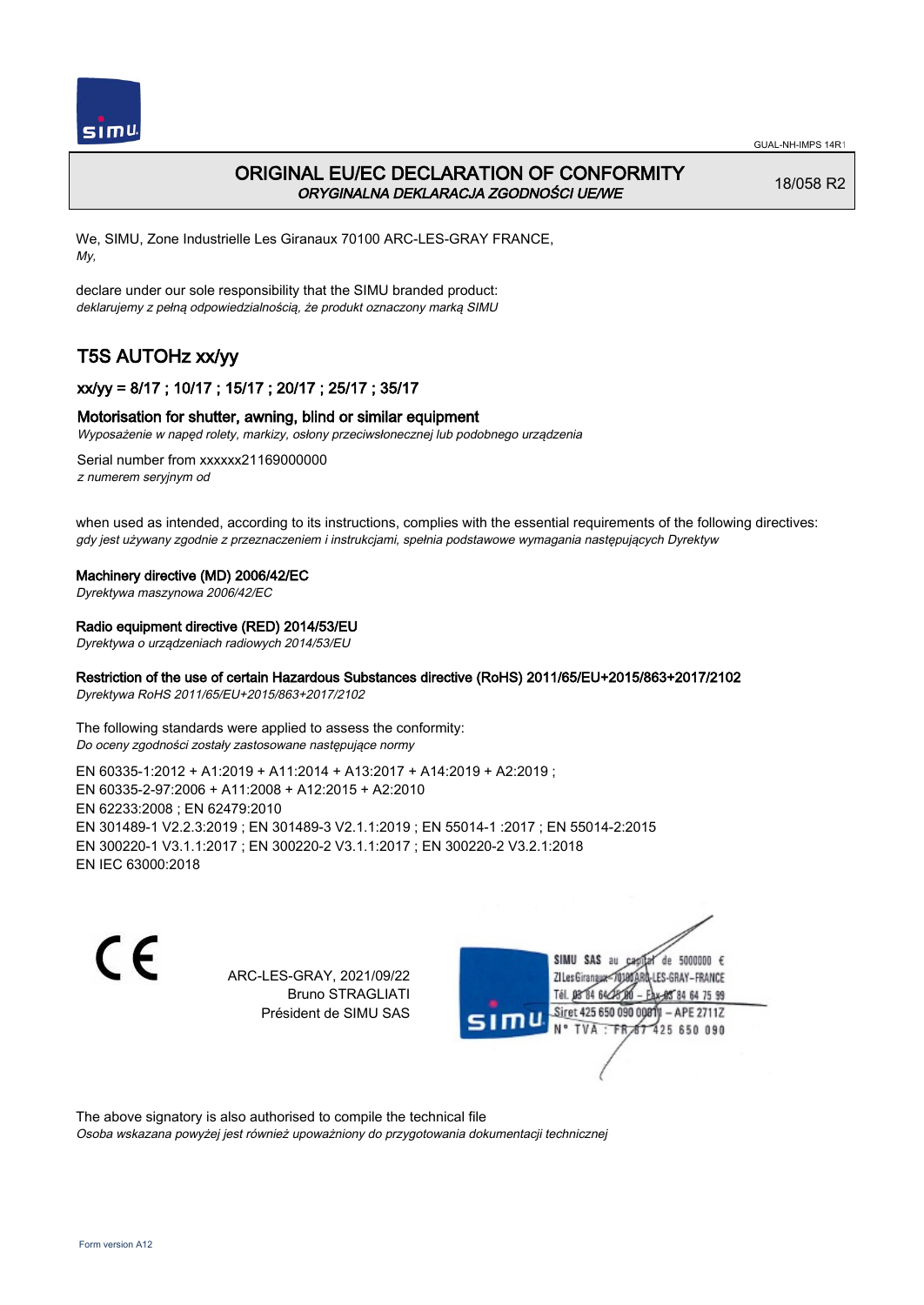

## ORIGINAL EU/EC DECLARATION OF CONFORMITY DECLARAÇÃO UE/CE DE CONFORMIDADE ORIGINAL

18/058 R2

We, SIMU, Zone Industrielle Les Giranaux 70100 ARC-LES-GRAY FRANCE, Nós,

declare under our sole responsibility that the SIMU branded product: declaramos sob nossa única responsabilidade que o dispositivo marca SIMU

# T5S AUTOHz xx/yy

## xx/yy = 8/17 ; 10/17 ; 15/17 ; 20/17 ; 25/17 ; 35/17

## Motorisation for shutter, awning, blind or similar equipment

Motorização para toldo, persiana, estore, cortina ou equipamento parecido

Serial number from xxxxxx21169000000 Número de série desde

when used as intended, according to its instructions, complies with the essential requirements of the following directives: Quando utilizado de acordo com sua a aplicação, segundo as suas instruções, cumpre os requisitos essenciais das seguintes diretivas

### Machinery directive (MD) 2006/42/EC

Diretiva Máquinas 2006/42/EC

## Radio equipment directive (RED) 2014/53/EU

Diretiva equipamentos de rádio 2014/53/EU

## Restriction of the use of certain Hazardous Substances directive (RoHS) 2011/65/EU+2015/863+2017/2102

Diretiva RoHS 2011/65/EU+2015/863+2017/2102

The following standards were applied to assess the conformity: As normas de referência apresentadas em seguida foram aplicadas para avaliar a conformidade

EN 60335‑1:2012 + A1:2019 + A11:2014 + A13:2017 + A14:2019 + A2:2019 ; EN 60335‑2‑97:2006 + A11:2008 + A12:2015 + A2:2010 EN 62233:2008 ; EN 62479:2010 EN 301489‑1 V2.2.3:2019 ; EN 301489‑3 V2.1.1:2019 ; EN 55014‑1 :2017 ; EN 55014‑2:2015 EN 300220‑1 V3.1.1:2017 ; EN 300220‑2 V3.1.1:2017 ; EN 300220‑2 V3.2.1:2018 EN IEC 63000:2018

 $\epsilon$ 

ARC-LES-GRAY, 2021/09/22 Bruno STRAGLIATI Président de SIMU SAS



The above signatory is also authorised to compile the technical file

A pessoa nomeada acima também está autorizada a compilar o processo técnico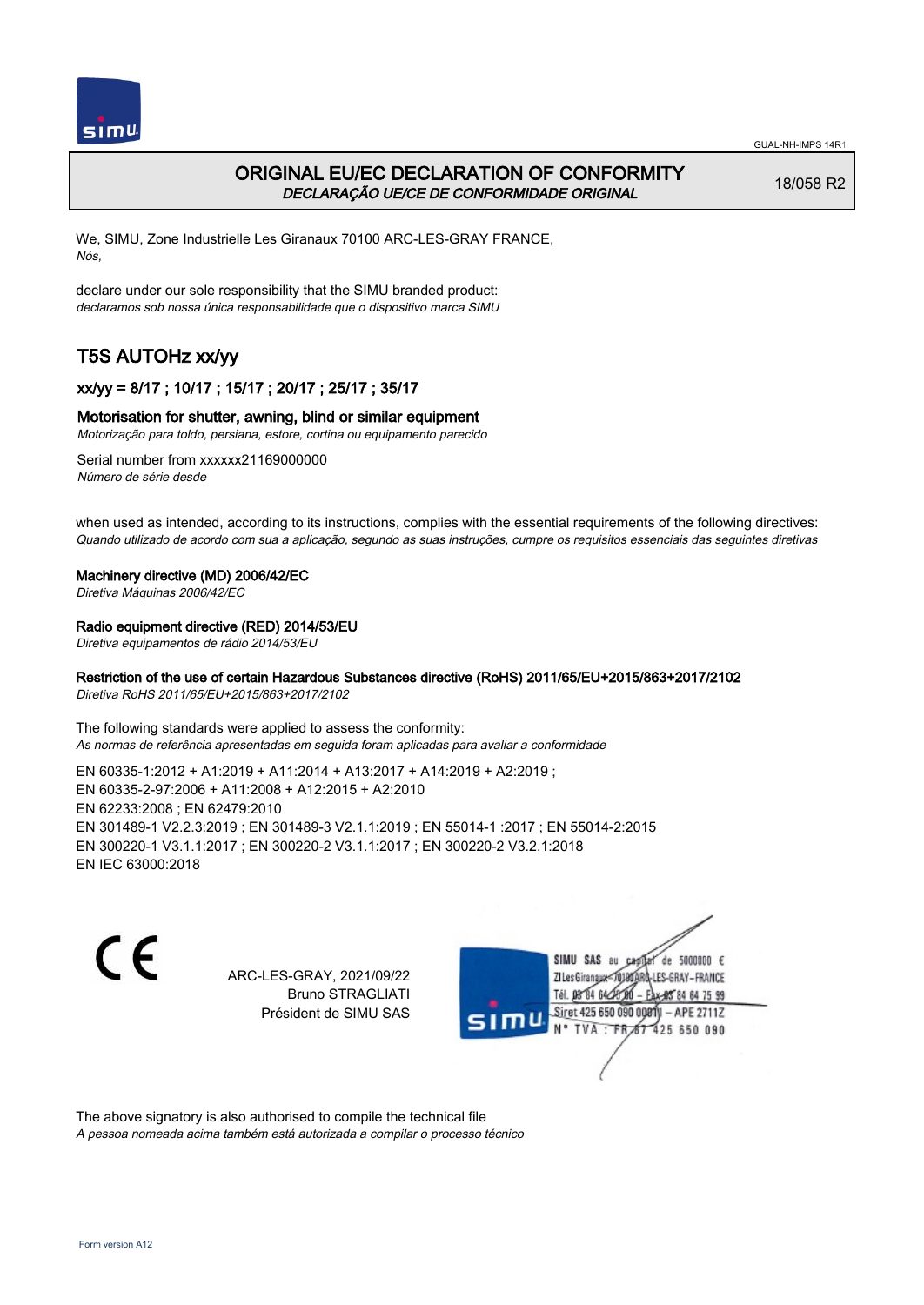



## ORIGINAL EU/EC DECLARATION OF CONFORMITY ORIGINAL EU/EC DECLARAIE DE CONFORMITATE

18/058 R2

We, SIMU, Zone Industrielle Les Giranaux 70100 ARC-LES-GRAY FRANCE, Noi,

declare under our sole responsibility that the SIMU branded product: declarăm pe propria răspundere că produsele marca SIMU

# T5S AUTOHz xx/yy

## xx/yy = 8/17 ; 10/17 ; 15/17 ; 20/17 ; 25/17 ; 35/17

## Motorisation for shutter, awning, blind or similar equipment

Motorizări pentru rulou, marchiză, perdea sau echipament similar

Serial number from xxxxxx21169000000 Numărul de serie din

when used as intended, according to its instructions, complies with the essential requirements of the following directives: utilizate conform destinaiei lor, aa cum este descris în manualul de utilizare, sunt în conformitate cu cerinele eseniale ale următoarelor directive

## Machinery directive (MD) 2006/42/EC

Directiva privind echipamentele tehnice 2006/42/EC

## Radio equipment directive (RED) 2014/53/EU

Directiva privind echipamentele radio 2014/53/EU

## Restriction of the use of certain Hazardous Substances directive (RoHS) 2011/65/EU+2015/863+2017/2102

Directiva RoHS 2011/65/EU+2015/863+2017/2102

The following standards were applied to assess the conformity: Următoarele standarde de referină au fost aplicate pentru respectarea conformităii

EN 60335‑1:2012 + A1:2019 + A11:2014 + A13:2017 + A14:2019 + A2:2019 ; EN 60335‑2‑97:2006 + A11:2008 + A12:2015 + A2:2010 EN 62233:2008 ; EN 62479:2010 EN 301489‑1 V2.2.3:2019 ; EN 301489‑3 V2.1.1:2019 ; EN 55014‑1 :2017 ; EN 55014‑2:2015 EN 300220‑1 V3.1.1:2017 ; EN 300220‑2 V3.1.1:2017 ; EN 300220‑2 V3.2.1:2018 EN IEC 63000:2018

C E

ARC-LES-GRAY, 2021/09/22 Bruno STRAGLIATI Président de SIMU SAS

de 5000000  $\epsilon$ SIMU SAS au ZI Les Giranaux-70180 LES-GRAY-FRANCE Tél. 08 84 64 24 64 75 99 Siret 425 650 090 0001) - APE 2711Z 425 650 090 TVA: FR

The above signatory is also authorised to compile the technical file Semnatarul de mai sus este, de asemenea, autorizat să întocmească dosarul tehnic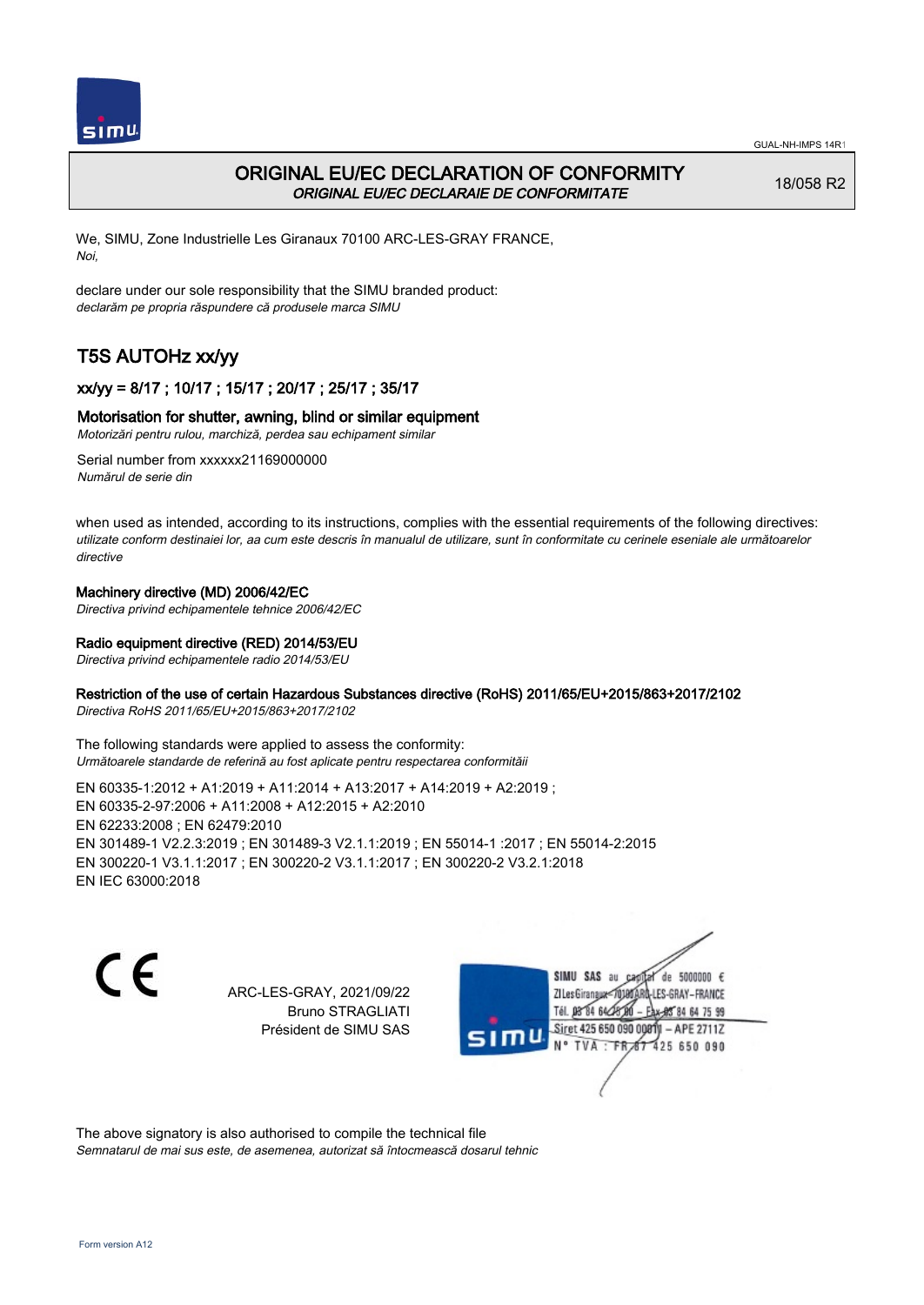

## ORIGINAL EU/EC DECLARATION OF CONFORMITY ORIGINAL EU/EG-FÖRSÄKRAN OM ÖVERENSSTÄMMELSE

18/058 R2

We, SIMU, Zone Industrielle Les Giranaux 70100 ARC-LES-GRAY FRANCE, Vi,

declare under our sole responsibility that the SIMU branded product: försäkrar på eget ansvar att produkten av varumärket SIMU

# T5S AUTOHz xx/yy

## xx/yy = 8/17 ; 10/17 ; 15/17 ; 20/17 ; 25/17 ; 35/17

## Motorisation for shutter, awning, blind or similar equipment

Motorisering för jalusi, markis, rullgardin eller liknande produkter

Serial number from xxxxxx21169000000 Serienumret från

when used as intended, according to its instructions, complies with the essential requirements of the following directives: uppfyller de grundläggande kraven i följande direktiv när den används på det sätt som avses, i enlighet med bruksanvisningen

## Machinery directive (MD) 2006/42/EC

Maskindirektivet 2006/42/EC

## Radio equipment directive (RED) 2014/53/EU

Direktivet om radioutrustning 2014/53/EU

## Restriction of the use of certain Hazardous Substances directive (RoHS) 2011/65/EU+2015/863+2017/2102

RoHS-direktivet 2011/65/EU+2015/863+2017/2102

The following standards were applied to assess the conformity: Följande referensnormer har tillämpats för att göra en bedömning av överensstämmelsen

EN 60335‑1:2012 + A1:2019 + A11:2014 + A13:2017 + A14:2019 + A2:2019 ; EN 60335‑2‑97:2006 + A11:2008 + A12:2015 + A2:2010 EN 62233:2008 ; EN 62479:2010 EN 301489‑1 V2.2.3:2019 ; EN 301489‑3 V2.1.1:2019 ; EN 55014‑1 :2017 ; EN 55014‑2:2015 EN 300220‑1 V3.1.1:2017 ; EN 300220‑2 V3.1.1:2017 ; EN 300220‑2 V3.2.1:2018 EN IEC 63000:2018

 $\epsilon$ 

ARC-LES-GRAY, 2021/09/22 Bruno STRAGLIATI Président de SIMU SAS



The above signatory is also authorised to compile the technical file

Den person som anges ovan är också behörig att ställa samman den tekniska dokumentationen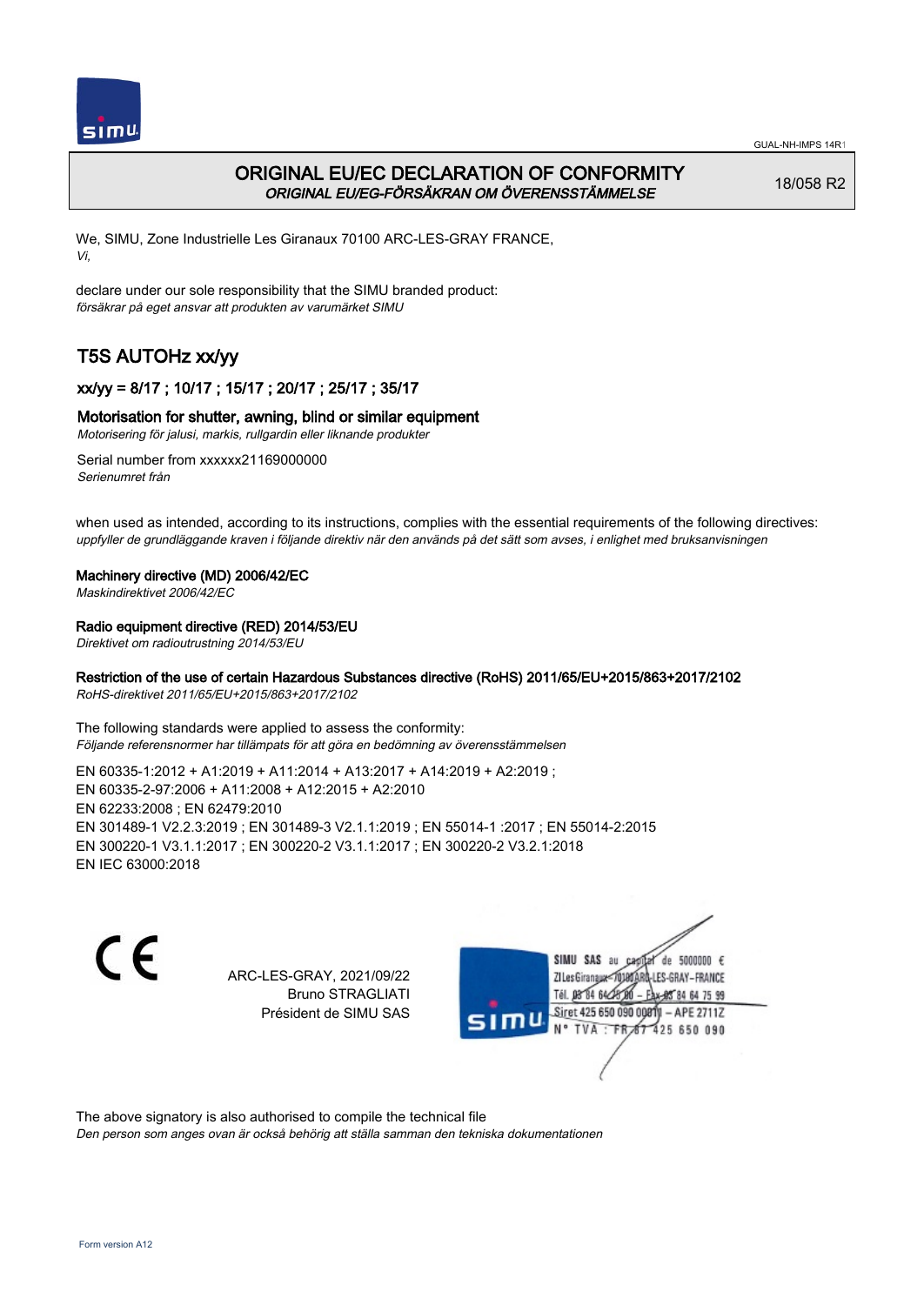

## ORIGINAL EU/EC DECLARATION OF CONFORMITY ORIGINÁLNE VYHLÁSENIE EU/ES O ZHODE

18/058 R2

We, SIMU, Zone Industrielle Les Giranaux 70100 ARC-LES-GRAY FRANCE, My,

declare under our sole responsibility that the SIMU branded product: vyhlasujeme na svoju výlučnú zodpovednosť, že výrobok značky SIMU

# T5S AUTOHz xx/yy

## xx/yy = 8/17 ; 10/17 ; 15/17 ; 20/17 ; 25/17 ; 35/17

## Motorisation for shutter, awning, blind or similar equipment

Pohon pre rolety, markízy, clony alebo podobné zariadenia

Serial number from xxxxxx21169000000 Seriové číslo od

when used as intended, according to its instructions, complies with the essential requirements of the following directives: ak je používaný v súlade s účelom použitia a s návodom, spĺňa základné požiadavky týchto smerníc

### Machinery directive (MD) 2006/42/EC

Smernica o strojových zariadeniach 2006/42/EC

### Radio equipment directive (RED) 2014/53/EU

Smernica o sprístupňovaniu rádiových zariadení na trhu 2014/53/EU

## Restriction of the use of certain Hazardous Substances directive (RoHS) 2011/65/EU+2015/863+2017/2102

Smernica o obmedzení používania určitých nebezpečných látok v elektrických a elektronických zariadeniach 2011/65/EU+2015/863+2017/2102

The following standards were applied to assess the conformity: Pre posúdenie zhody boli použité následujúce normy

EN 60335‑1:2012 + A1:2019 + A11:2014 + A13:2017 + A14:2019 + A2:2019 ; EN 60335‑2‑97:2006 + A11:2008 + A12:2015 + A2:2010 EN 62233:2008 ; EN 62479:2010 EN 301489‑1 V2.2.3:2019 ; EN 301489‑3 V2.1.1:2019 ; EN 55014‑1 :2017 ; EN 55014‑2:2015 EN 300220‑1 V3.1.1:2017 ; EN 300220‑2 V3.1.1:2017 ; EN 300220‑2 V3.2.1:2018 EN IEC 63000:2018

C E

ARC-LES-GRAY, 2021/09/22 Bruno STRAGLIATI Président de SIMU SAS

SIMU SAS au de 5000000  $\epsilon$ ZI Les Giranaux</r0180 LES-GRAY-FRANCE Tél. 08 84 64 24 64 75 99 Siret 425 650 090 008TV - APE 2711Z 425 650 090 TVA : FRAT

The above signatory is also authorised to compile the technical file uvedená osoba je tiež osoba zodpovedná za vypracovanie technickej dokumentácie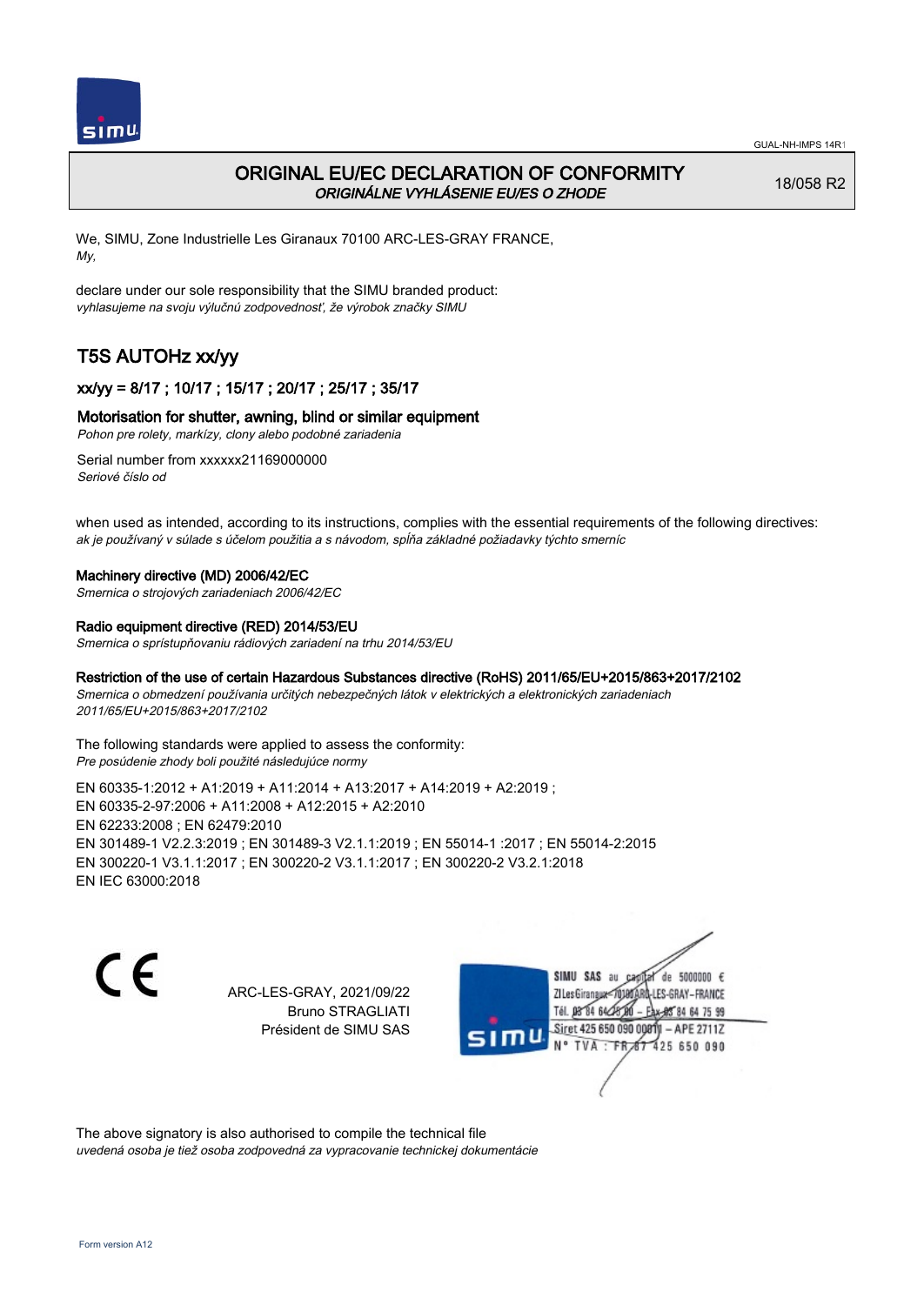

## ORIGINAL EU/EC DECLARATION OF CONFORMITY IZJAVA O SKLADNOSTI / IZJAVA O LASTNOSTIH

18/058 R2

We, SIMU, Zone Industrielle Les Giranaux 70100 ARC-LES-GRAY FRANCE, Mi,

declare under our sole responsibility that the SIMU branded product: S polno odgovornostjo izjavljamo, da izdelki blagovne znamke SIMU

# T5S AUTOHz xx/yy

## xx/yy = 8/17 ; 10/17 ; 15/17 ; 20/17 ; 25/17 ; 35/17

## Motorisation for shutter, awning, blind or similar equipment

Motorizacija rolet, žaluzij, senčnikov in podobne opreme

Serial number from xxxxxx21169000000 'Serijska številka

when used as intended, according to its instructions, complies with the essential requirements of the following directives: ko se uporabljajo v skladu z namembnostjo in navodili, ustrezajo bistvenim zahtevam naslednjih direktiv

### Machinery directive (MD) 2006/42/EC

Direktiva o strojih 2006/42/EC

## Radio equipment directive (RED) 2014/53/EU

Ditrektiva o Radijski opremi 2014/53/EU

## Restriction of the use of certain Hazardous Substances directive (RoHS) 2011/65/EU+2015/863+2017/2102

Direktiva RoHS 2011/65/EU+2015/863+2017/2102

The following standards were applied to assess the conformity: Za preverjanje skladnosti so bili uporabljeni naslednji standardi

EN 60335‑1:2012 + A1:2019 + A11:2014 + A13:2017 + A14:2019 + A2:2019 ; EN 60335‑2‑97:2006 + A11:2008 + A12:2015 + A2:2010 EN 62233:2008 ; EN 62479:2010 EN 301489‑1 V2.2.3:2019 ; EN 301489‑3 V2.1.1:2019 ; EN 55014‑1 :2017 ; EN 55014‑2:2015 EN 300220‑1 V3.1.1:2017 ; EN 300220‑2 V3.1.1:2017 ; EN 300220‑2 V3.2.1:2018 EN IEC 63000:2018

 $\epsilon$ 

ARC-LES-GRAY, 2021/09/22 Bruno STRAGLIATI Président de SIMU SAS



The above signatory is also authorised to compile the technical file Podpisnik, naveden zgoraj, je pooblaščen tudi za pripravo tehnične dokumentacije